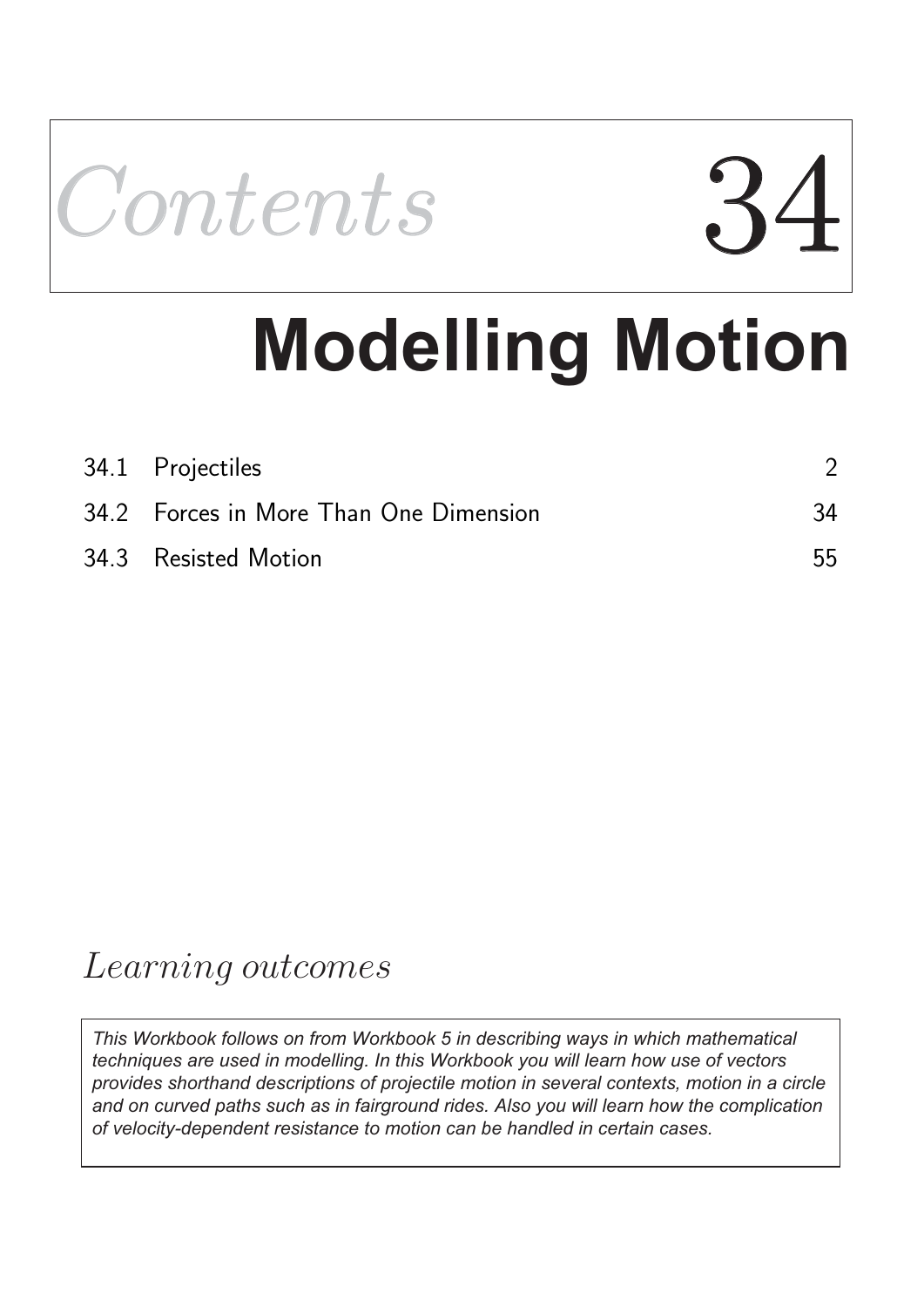## **Projectiles**





In this Section we study the motion of projectiles constrained only by gravity. Although historically the mechanics of projectile motion were studied and developed mainly in military contexts, there are many relevant non-military situations. For example botanists study the mechanics of dispersal of seeds from exploding pods; hydraulic engineers are interested in the distribution and settling of sediments and particles; many athletic activities and sports such as skiing and diving involve humans acting as projectiles through leaping or hurdling or otherwise throwing themselves about. Other sporting activities involve inanimate projectiles e.g. balls of various kinds, javelins. Precise models of some possible situations, for example swerving or swinging or spinning balls, or ski-jumping involve rather complicated kinds of motion and require considerations of resistive forces and aerodynamic forces. First trips around the modelling cycle (see  $HELM$  5), sometimes second trips, are given here.

|                                         | • be able to use vectors and to carry out scalar<br>and vector products                                                                                                  |
|-----------------------------------------|--------------------------------------------------------------------------------------------------------------------------------------------------------------------------|
| Prerequisites                           | • be able to use Newton's laws to describe and<br>model the motion of particles                                                                                          |
| Before starting this Section you should | • be able to use coordinate geometry to study<br>circles and parabolas                                                                                                   |
|                                         | • be able to use calculus to differentiate and<br>integrate polynomials                                                                                                  |
| <b>Learning Outcomes</b>                | • use vector notation to represent the position,<br>velocity and acceleration of projectiles,<br>objects moving on inclined planes and objects<br>moving on curved paths |
| On completion you should be able to     | • compute frictional forces on static and<br>moving objects on inclined planes and on<br>objects moving at constant speed around<br>bends                                |
|                                         | HELM (2008):                                                                                                                                                             |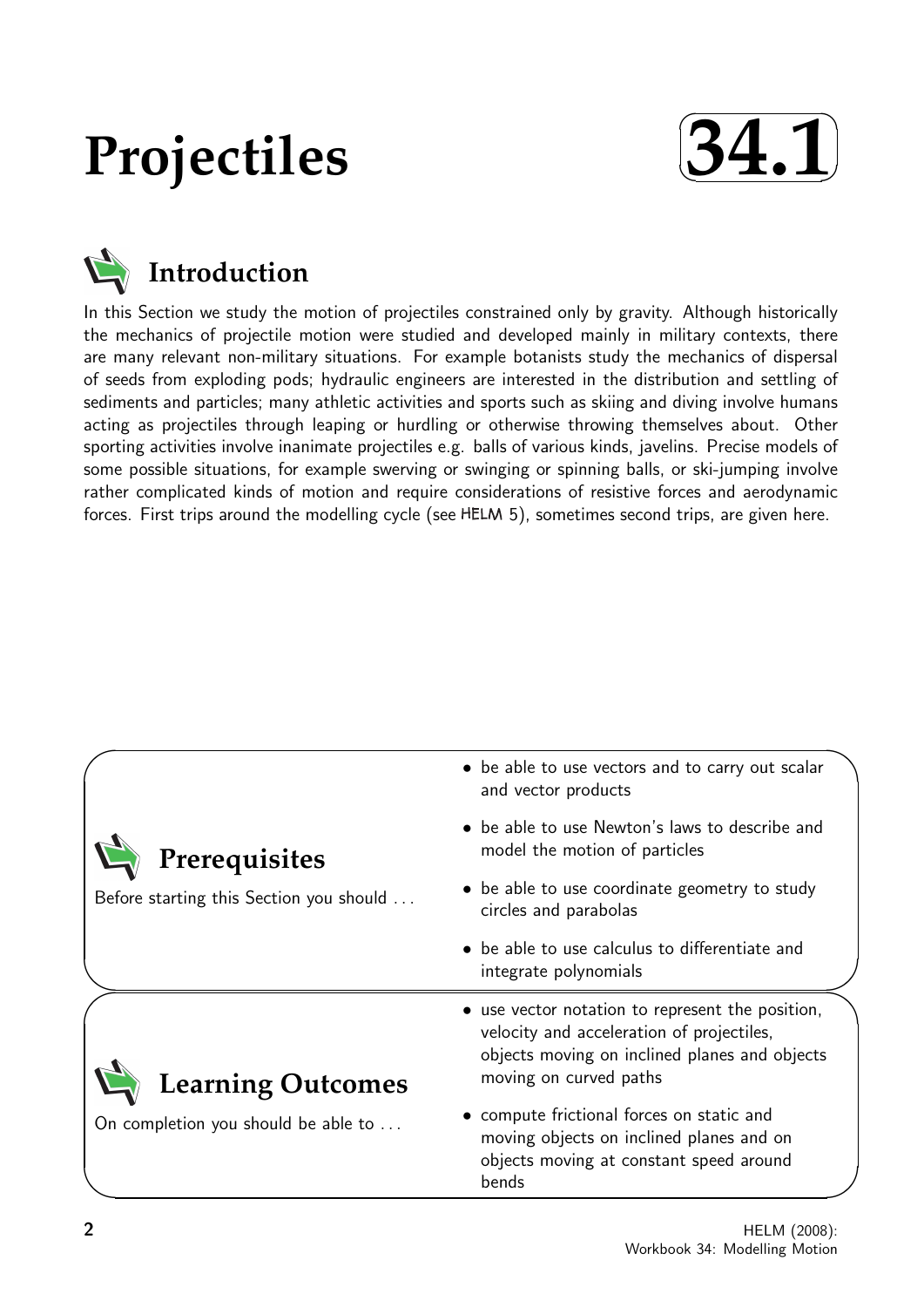## **1. Introduction**

In this Section we study the motion of projectiles constrained only by gravity. We revise the model, based on Newtons laws, for the motion of an object falling vertically without air resistance and extend this to two dimensions using vector functions to represent position, velocity and acceleration. It is pointed out that an object falling under gravity or thrown vertically upwards before falling back under gravity are simple examples of projectiles. More interesting projectiles involve horizontal as well as vertical motion. The vector nature of the motion is explored. The influences of launch height and launch angle are explored in various contexts. Also we consider the motion of objects constrained to move on inclined planes (e.g. the balls in pinball machines).

## **2. Projectiles: an introduction**

#### **Vertical motion under gravity**

Consider a marble which is thrown horizontally off the Clifton Suspension Bridge at a speed of 10 m s<sup>-1</sup> and falls into the River Avon. We wish to find the location at which it will splash into the river. We assume that the only force acting on the marble is the force of gravity and that this force is constant. The marble is regarded as a projectile i.e. a point object which has mass but does not spin or rotate. Another assumption made is that the Earth is locally flat. Since the initial vertical speed is zero, application of the distance-time equation  $(s=ut+\frac{1}{2})$  $\frac{1}{2} a t^2$  ) to the vertical motion gives

$$
y(t) = \frac{1}{2}gt^2
$$
\n(1.1)

where  $y$  is measured downwards from the bridge and  $q$  is the acceleration due to gravity.

The position vector of an object falling freely in the vertical  $(j)$  direction with zero initial velocity and no air resistance may be expressed as a position vector  $r(t)$  which is a variable vector depending on the (scalar) variable  $t$  representing the time where

 $\underline{r}(t) = y(t)j =$ 1 2  $gt^2j,$  illustrated in the diagram below.



For motion in a straight line there is no particular reason for introducing vectors. However, timedependent vectors may be used to describe more complicated motion - for example that along curved paths. By introducing the horizontal unit vector  $\underline{i}$  in addition to the vertical unit vector  $j$ , a position vector in two dimensions may be written

$$
\underline{r}(t) = x(t)\underline{i} + y(t)j.
$$

For an object falling **vertically**,  $x(t) = 0$  because x does not change with time. Suppose, however, that the object were to have been launched **horizontally** at speed  $u$ . Then, if air resistance is ignored and there are no other forces acting in the horizontal direction, the horizontal acceleration is zero and the horizontal speed of the object should remain constant. This means that the horizontal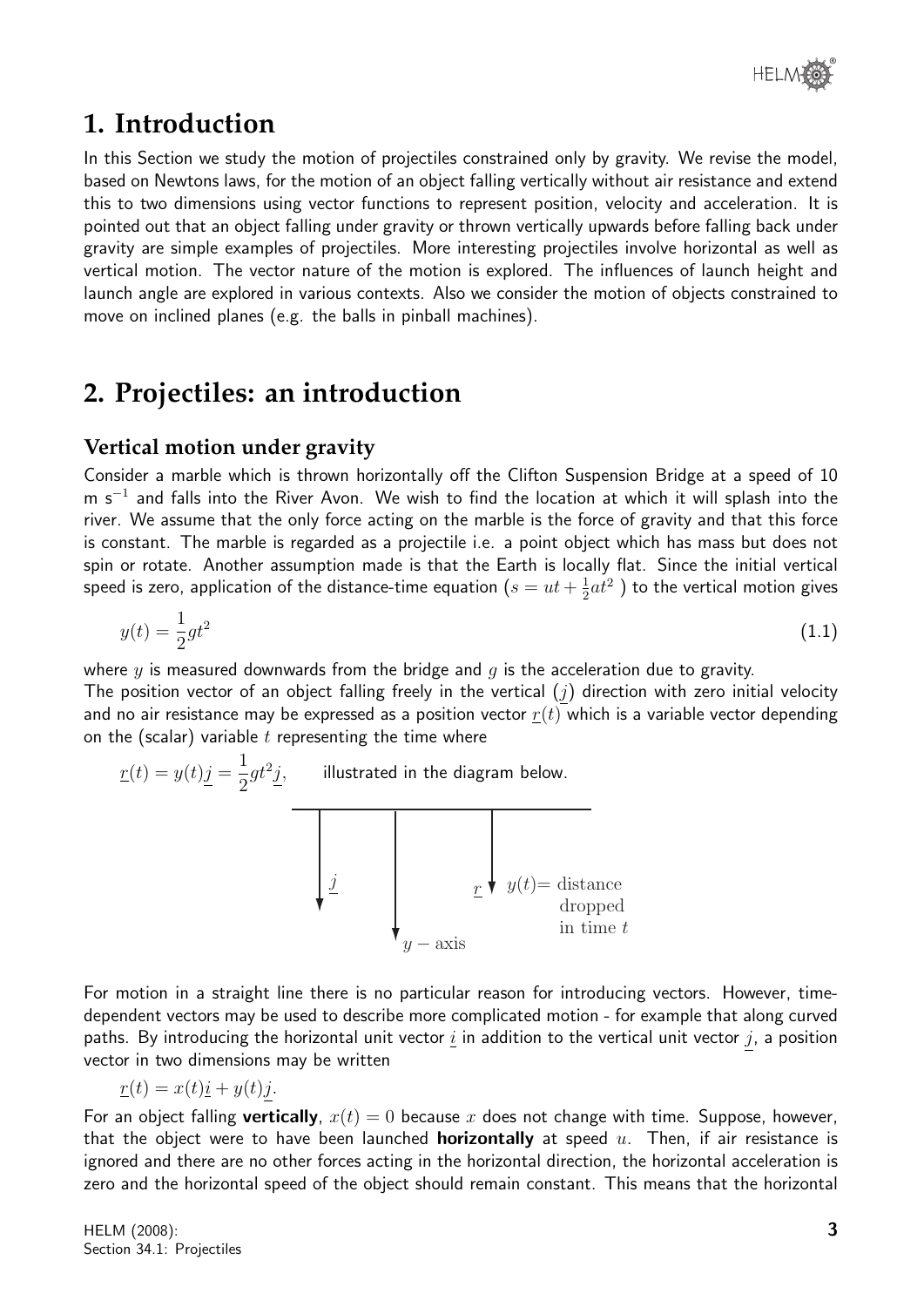coordinate is given by  $x(t) = ut$  and, using the earlier result for  $y(t)$ , the vector function describing the position at time  $t$  of an object thrown horizontally from some point, which is taken as the origin of coordinates, is given by

$$
\underline{r}(t) = ut\underline{i} + \frac{1}{2}gt^2\underline{j}.\tag{1.2}
$$

The coordinate system and the vectors corresponding to such a situation are shown in Figure 1.



Figure 1: Coordinate system and unit vectors for an object thrown from a bridge

The information in Equation (1.2) is sufficient to determine the object's position graphically at any time t, since it gives both  $x(t)$  and  $y(t)$  and hence it is possible to plot  $y(t)$  against  $x(t)$  for various values of  $t$ . An example calculation of the path during the first 3.5 s of the descent of an object thrown horizontally at 10 m s $^{-1}$  with  $g=9.81$  m s $^{-2}$  is shown in Figure 2. In this graph values of  $y(t)$  increase downward so that the curve corresponds to the downward path of the object. The technical name used to describe such a path is the trajectory.



Figure 2 Trajectory for first 3.5 s of an object thrown horizontally from a bridge at 10 m s<sup>−</sup><sup>1</sup> ignoring air resistance

Given the vector components of the time-dependent velocity, it is possible to calculate its magnitude and direction at any time. The magnitude is given by the square root of the sum of the squares of the components. Hence, from the last example, the magnitude of the position vector is given by

$$
|\underline{r}| = \left(u^2 t^2 + \frac{1}{4} g^2 t^4\right)^{1/2}
$$

The angle of the position vector measured clockwise from the  $x$ -direction is given by

$$
\cos \phi = ut/|\underline{r}| \qquad \sin \phi = \frac{1}{2}gt^2/|\underline{r}|
$$

.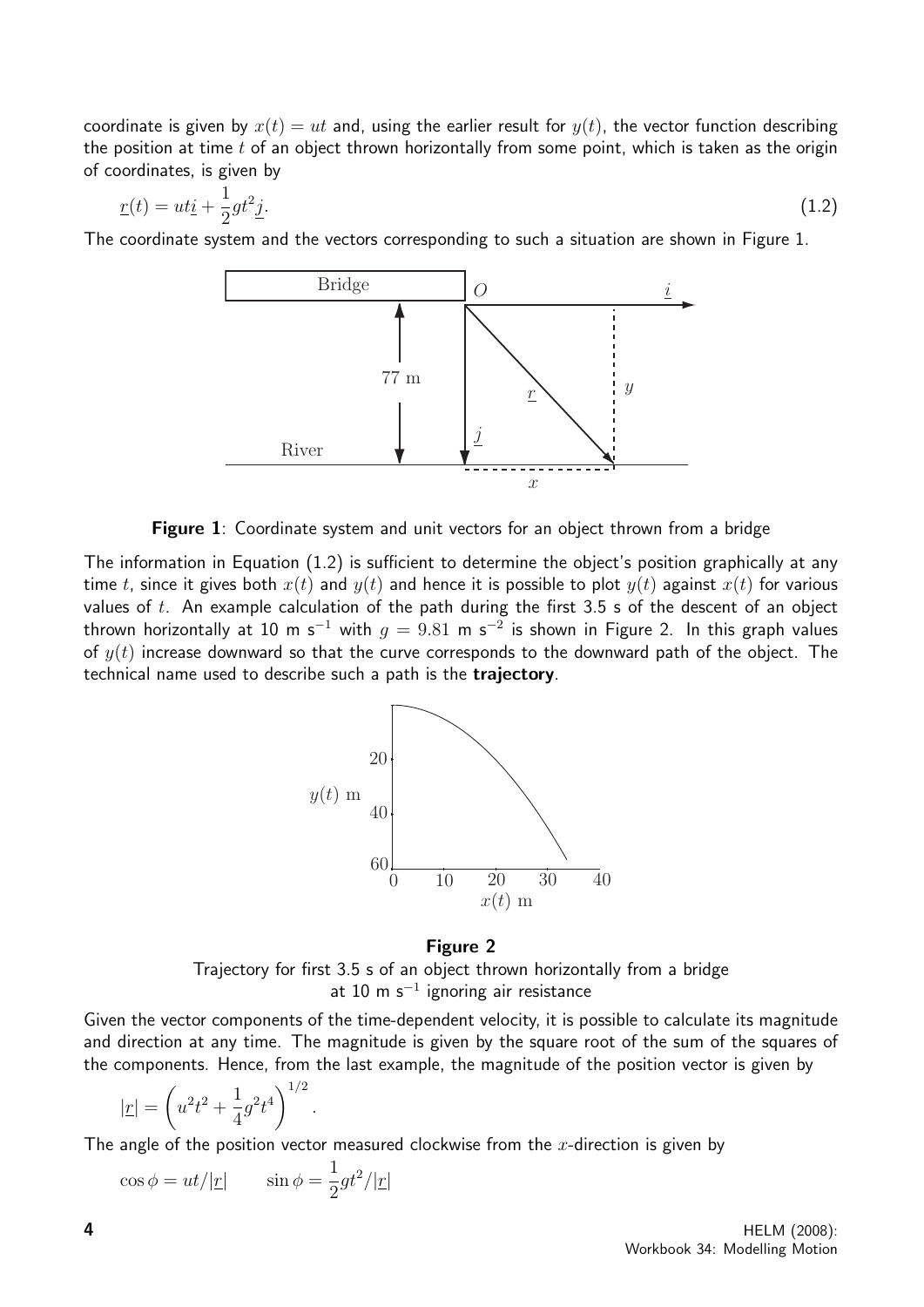

so

$$
\tan \phi = \frac{1}{2}gt/u.
$$

Note that the angle is zero when t is zero and increases with  $t$  (as might be expected). Figure 3 shows graphs of  $|r|$  and  $\phi$  for the example and values of t considered in Figure 2.



Figure 3: Values of  $|\underline{r}|$  and  $\phi^{\circ}(=\phi(t) \times (180/\pi))$  for the object projected from a bridge Note that  $\phi$  is the angle that the position vector makes with the horizontal and does not denote the direction of motion (i.e. the velocity) of the object. Note also that by introducing another unit vector  $\underline{k}$  at right-angles to both  $\underline{i}$  and  $j$  it is possible to consider motion in three dimensions.



Write down the position vector for a particle moving so that its coordinates are given by

 $x = 2\cos(wt)$   $y = 2\sin(wt)$   $z = 1$ .

What is the corresponding magnitude of this vector? How would you describe the resulting motion?

Your solution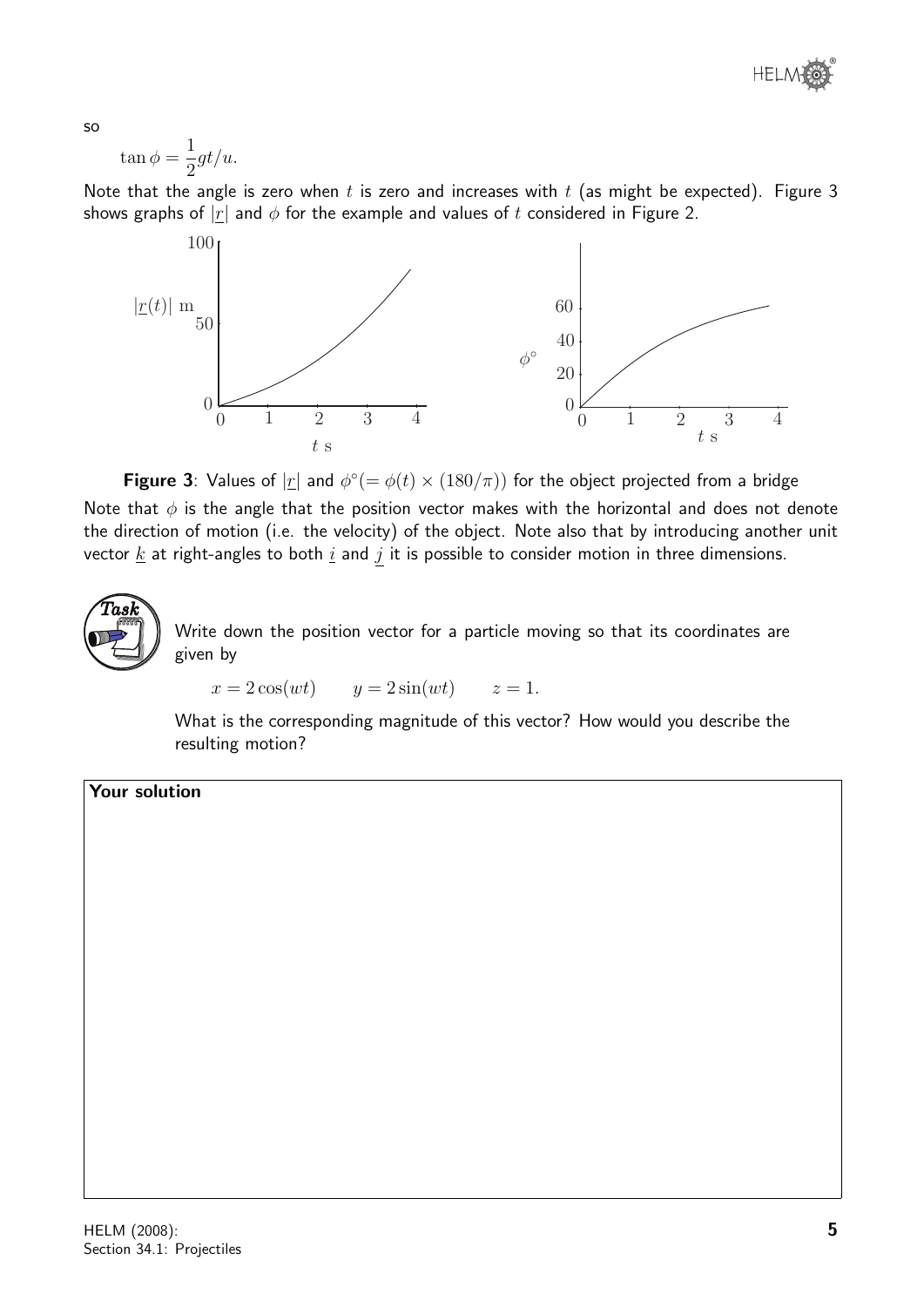#### Answer

The position vector may be written

$$
\underline{r}(t) = 2\cos(\omega t)\underline{i} + 2\sin(\omega t)\underline{j} + \underline{k}.
$$

**Hence** 

$$
|\underline{r}(t)| = \sqrt{4\cos^2(\omega t) + 4\sin^2(\omega t) + 1} = \sqrt{5}.
$$

Since this is constant, the particle stays at a constant distance from the origin during its motion. When  $t = 0$ ,  $r(0) = 2i + k$ .



The object is moving in a circle of radius 2 in the  $z = 1$  plane (see diagram).



Show that the vector function

$$
\underline{r}(t) = at\underline{i} + bt^2j,
$$

where  $a$  and  $b$  are constant scalars, can be represented by a parabola.

By comparing Equation (1.1) with the equation in this Task demonstrate that the trajectory shown in Figure 2 is part of a parabola.

#### Your solution

Answer

Given  $\underline{r}(t) = at\underline{i} + bt^2\underline{j} = x(t)\underline{i} + y(t)\underline{j}$  we can write  $x(t) = at$  and  $y(t) = bt^2$ . Using the first of these to obtain  $t =$  $\boldsymbol{x}$ a and substituting for  $t$  in the second, we obtain  $y=b$  $x^2$  $\frac{x}{a^2} = cx^2$  where *c* is a constant. This has the form of a parabola centred on  $(0, 0)$ .

Suppose that we wish to calculate the coordinates at which the marble will splash into the River Avon, given that the water surface is 77 m below the point of launch. Since the horizontal component of velocity is not changing during the fall, we concentrate on the vertical motion. The strategy is to calculate the length of time it takes to drop through the vertical distance between the point of launch and the water surface and then use this time to calculate the horizontal distance moved at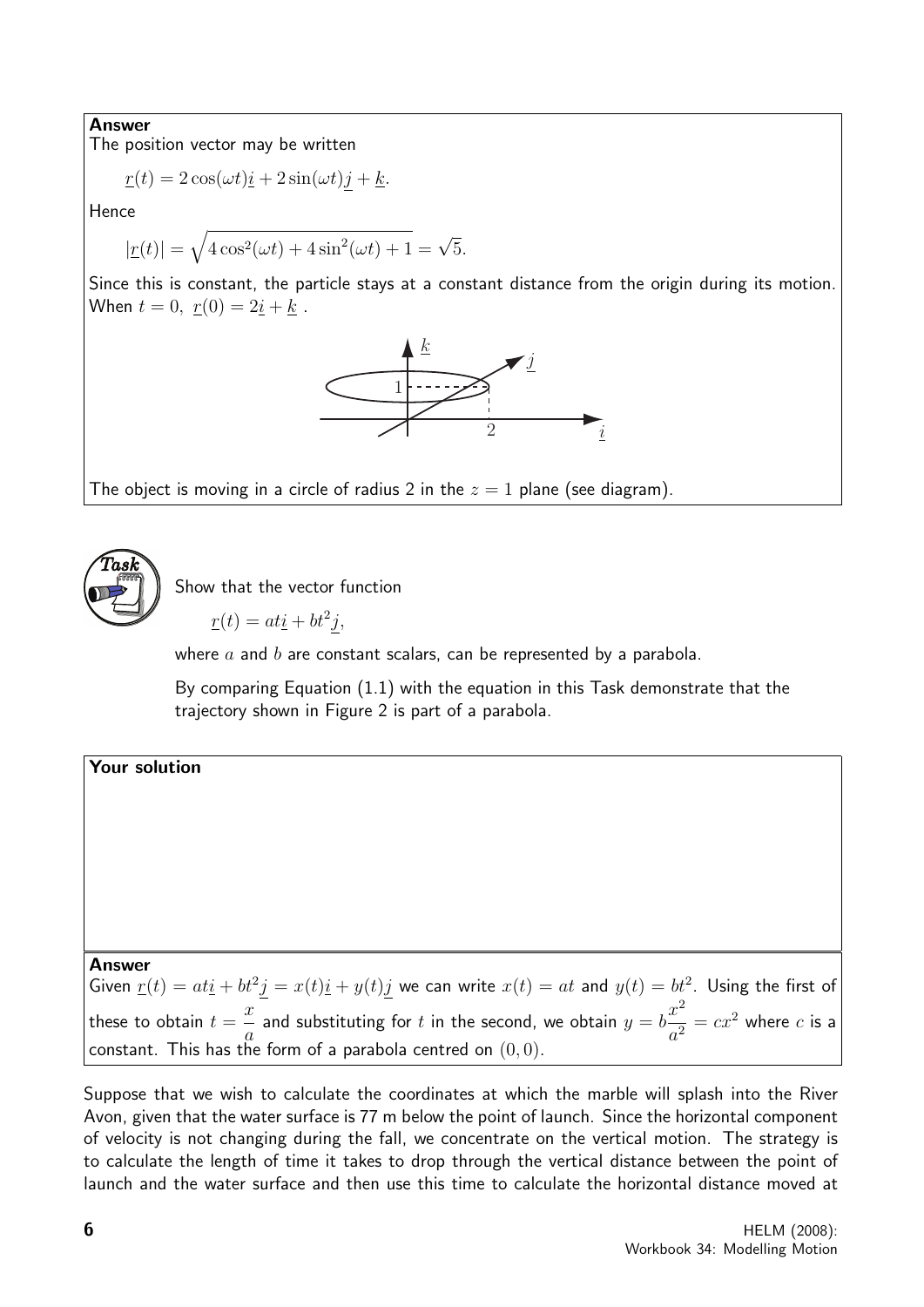constant speed. We use Equation (1.1) to calculate the length of time needed to fall 77 m i.e. the value of  $t$  such that

$$
\frac{1}{2}gt^2 = 77.
$$

This gives  $t =$  $\sqrt{2 \times 77}$ 9.81  $= 3.96$  s. During this time the marble will have moved a horizontal distance  $ut.$  So if  $u = 10$  m s $^{-1}$ , the horizontal distance moved is 39.6 m and the coordinates of the splash down are (39.6, 77.0).

The question arises of how to deal with more general problems of a similar nature but starting from first principles. This question leads to a fuller consideration of vector representations of motion.

#### **Velocity and acceleration vectors**

The first derivative of time-dependent position vectors may be identified as the velocity vector and the second derivative as the acceleration vector. So, for the example of a stone falling from rest under gravity without air resistance, given that the velocity vector is the first derivative of the position vector,

$$
\underline{v}(t) = \frac{d}{dt}\underline{r}(t) = \frac{d}{dt}(\frac{1}{2}gt^2\underline{j}) = gt\underline{j} \quad \text{(since } \underline{j} \text{ does not vary with } t\text{)}.
$$

Similarly, the acceleration vector is the second derivative of the position vector, which will be the same as the first derivative of the velocity vector, so

$$
\underline{a}(t) = \frac{d}{dt}\underline{v}(t) = \frac{d^2}{dt^2}\underline{r}(t) = g\underline{j}.
$$

Note that this is an expected result (the acceleration is that due to gravity).

In two dimensions

$$
\underline{v}(t) = \frac{dx}{dt}\underline{i} + \frac{dy}{dt}\underline{j}
$$

and

$$
\underline{a}(t) = \frac{d^2x}{dt^2}\underline{i} + \frac{d^2y}{dt^2}\underline{j}.
$$

For the marble thrown horizontally at velocity  $u$  from the bridge

$$
\underline{v}(t) = u\underline{i} + gt\underline{j}
$$

and

$$
\underline{a}(t) = gj.
$$

Note that the horizontal and vertical parts of the velocity (or acceleration) are called the horizontal and vertical **components** respectively. For the marble thrown horizontally at speed  $u$  from the bridge the horizontal component of velocity at any time  $t$  is  $u$  and the vertical component of velocity at any time  $t$  is  $qt$ .

Since each component of the vector is differentiated separately, the integral of the acceleration vector may be identified with a velocity vector and the integral of the velocity vector may be identified with a position vector. These give the same expressions as those that we started with apart from arbitrary constants. Note that when integrating vector expressions the arbitrary constant is a constant vector.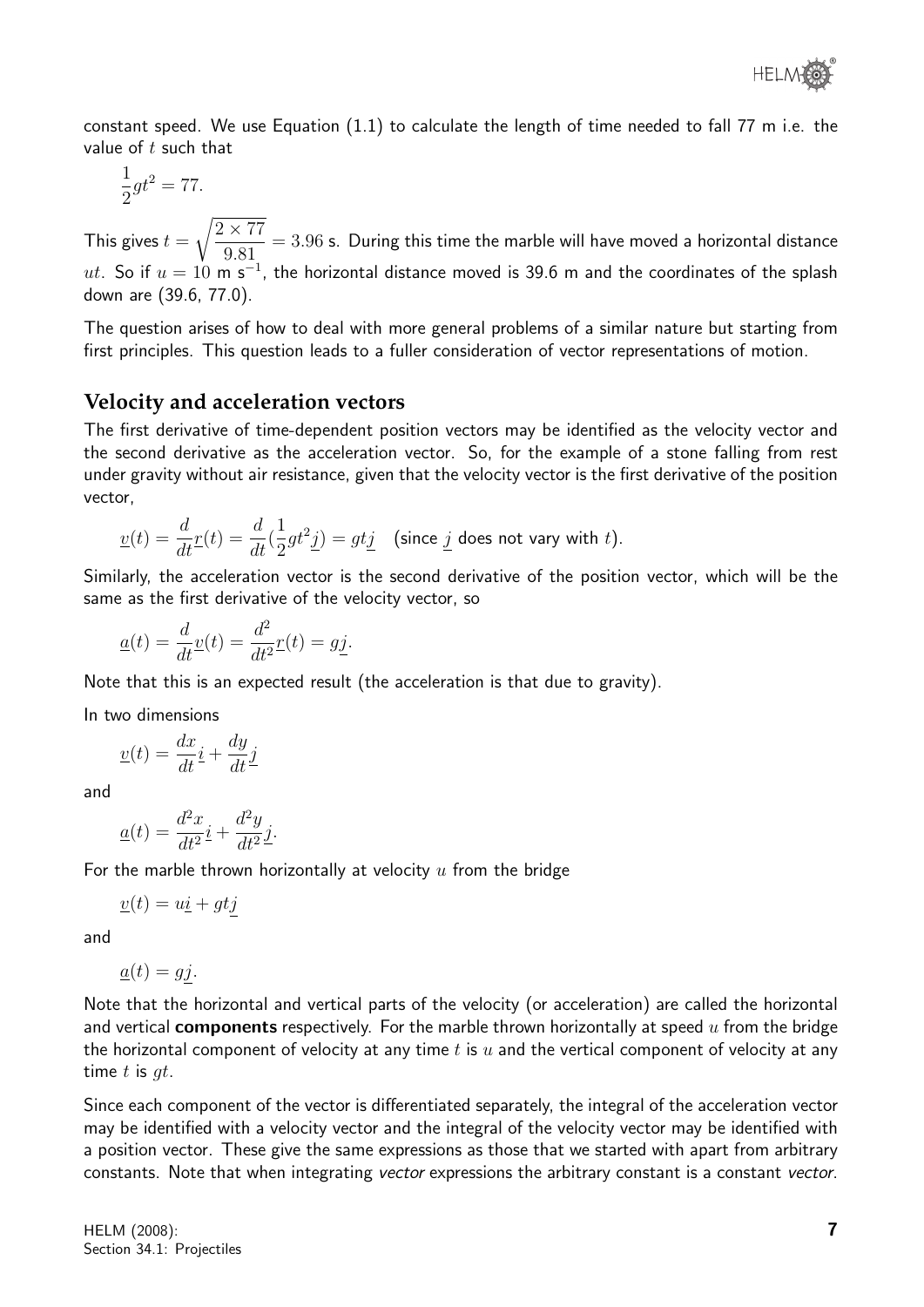

- (a) Use integration and the variables and vectors identified in Figure 1 to derive vector expressions for the velocity and position of an object thrown horizontally from a bridge at speed  $u$  ignoring air resistance.
- (b) Find the object's coordinates after it has dropped a distance  $h$ .

#### Solution

(a) The acceleration has only a vertical component i.e. the acceleration due to gravity.  $\underline{a}(t) = gj$ . Integrating once gives  $\underline{v}(t) = gtj + c$  where c is a constant vector. The initial velocity has only a horizontal component, so  $v(0) = c = u\dot{u}$  and  $v(t) = u\dot{u} + gt\dot{y}$ . Integrating again  $r(t) = uti +$ 1 2  $gt^2j+\underline{d}$  where  $\underline{d}$  is another constant vector. Since  $r(0) = 0$ , then  $d = 0$  (the zero vector), so  $r(t) = uti +$ 1 2  $gt^2j$ which is the result obtained previously as Equation (1.2) by considering the horizontal and vertical components of motion separately. (b) The position coordinates at any time  $t$  are  $\;\Big\{u t,$ 1 2  $gt^2$ . When  $y(t) = h$ , then  $\frac{1}{2}gt^2 = h$ , or  $t =$  $\sqrt{2h}$ g .  $(1.3)$ At this value of t,  $x(t) = ut = u$  $\sqrt{2h}$ g . So the coordinates when  $y(t)=h$  are  $\int u$  $\sqrt{2h}$ g  $\binom{h}{h}$ .

In this Workbook you will only meet straightforward examples of vector integration where the integral of the vector is obtained by integrating its components. More complicated vector integrals called line integrals are introduced in HELM 29.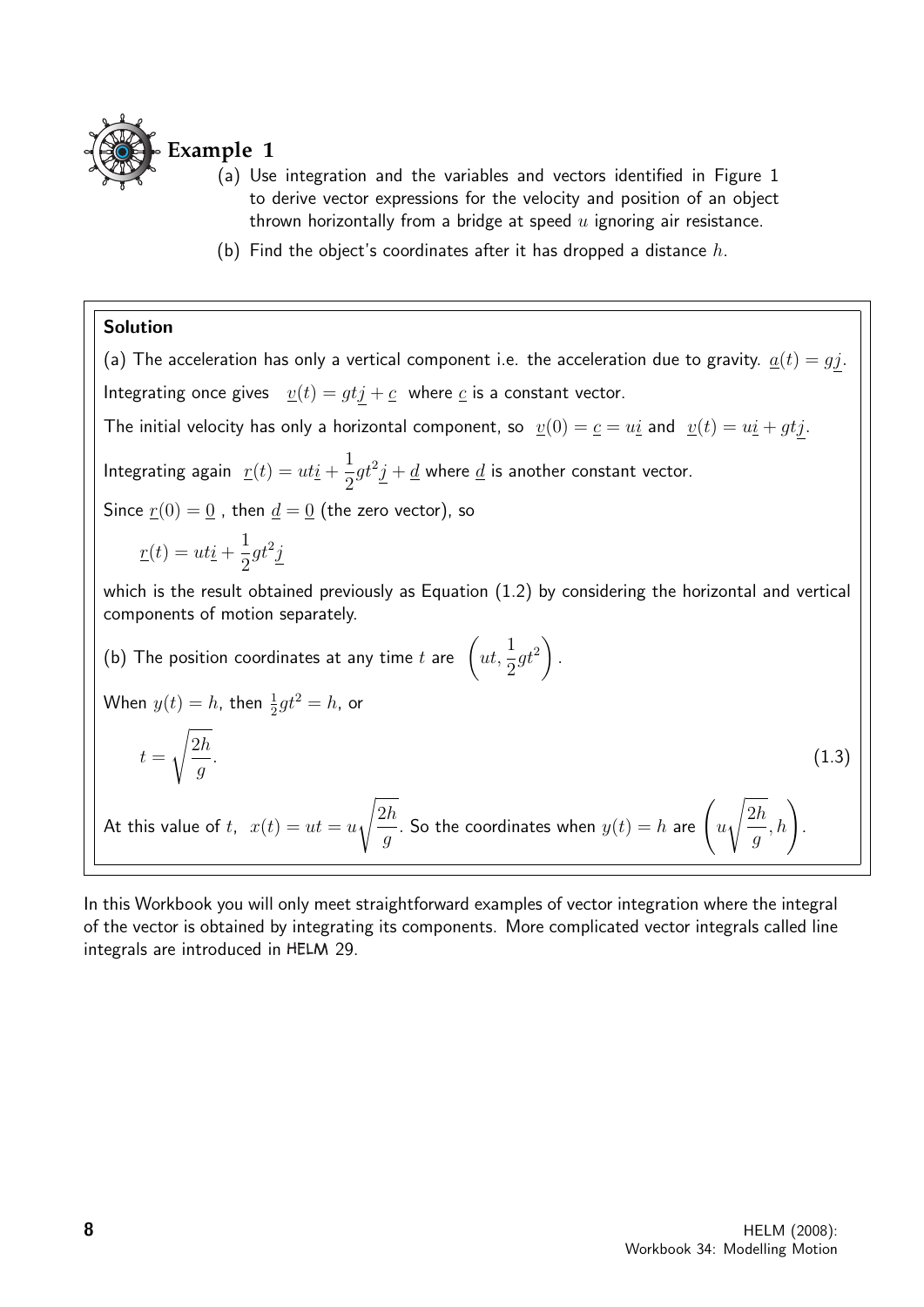## **3. Projectiles**

#### Horizontal launches

Let us reflect on what has been done in the last example because it illustrates both the features of projectile motion in the absence of air resistance and a procedure for solving mechanics problems involving projectiles. Instead of the vector method used in Example 1, the relevant projectile motion could have been considered in terms of the separate equations of motion in the horizontal  $(x<sub>-</sub>)$  and vertical  $(y<sub>-</sub>)$  directions; these may be written

$$
\ddot{x} = 0 \qquad \qquad \ddot{y} = g.
$$

These may be solved separately but the vector method is neater since it shows horizontal and vertical component information at the same time.

The most important features of projectile motion in the absence of air resistance are the constant vertical acceleration and the constant horizontal speed. In projectile problems, the usual procedure is to find the time taken to reach the vertical coordinate position of interest and then to use this time together with the horizontal component of velocity to get the horizontal distance.



## **Example 2**

In an apparatus to demonstrate two-dimensional projectile motion, ball bearings are released simultaneously to roll on two identical ramps that are separated vertically. The ramps consist of sloped and horizontal portions of the same length. The ball bearing on the upper ramp becomes a projectile when it reaches the end of the upper ramp while the lower ball bearing rolls along a horizontal channel when it reaches the end of its ramp. The situation is represented in Figure 4.

- (a) What is the speed of each ball bearing at the end of its ramp (A or B in Figure 4)?
- (b) How does the point at which the upper ball bearing hits the lower channel vary with the height of the upper ramp?
- (c) Where will be the location of the lower ball bearing at the time at which the projectile ball bearing hits the lower channel?
- (d) What assumptions have been made in answering  $(a)$ ,  $(b)$  and  $(c)$ ?



**Figure 4:** Side view of the projectile demonstrator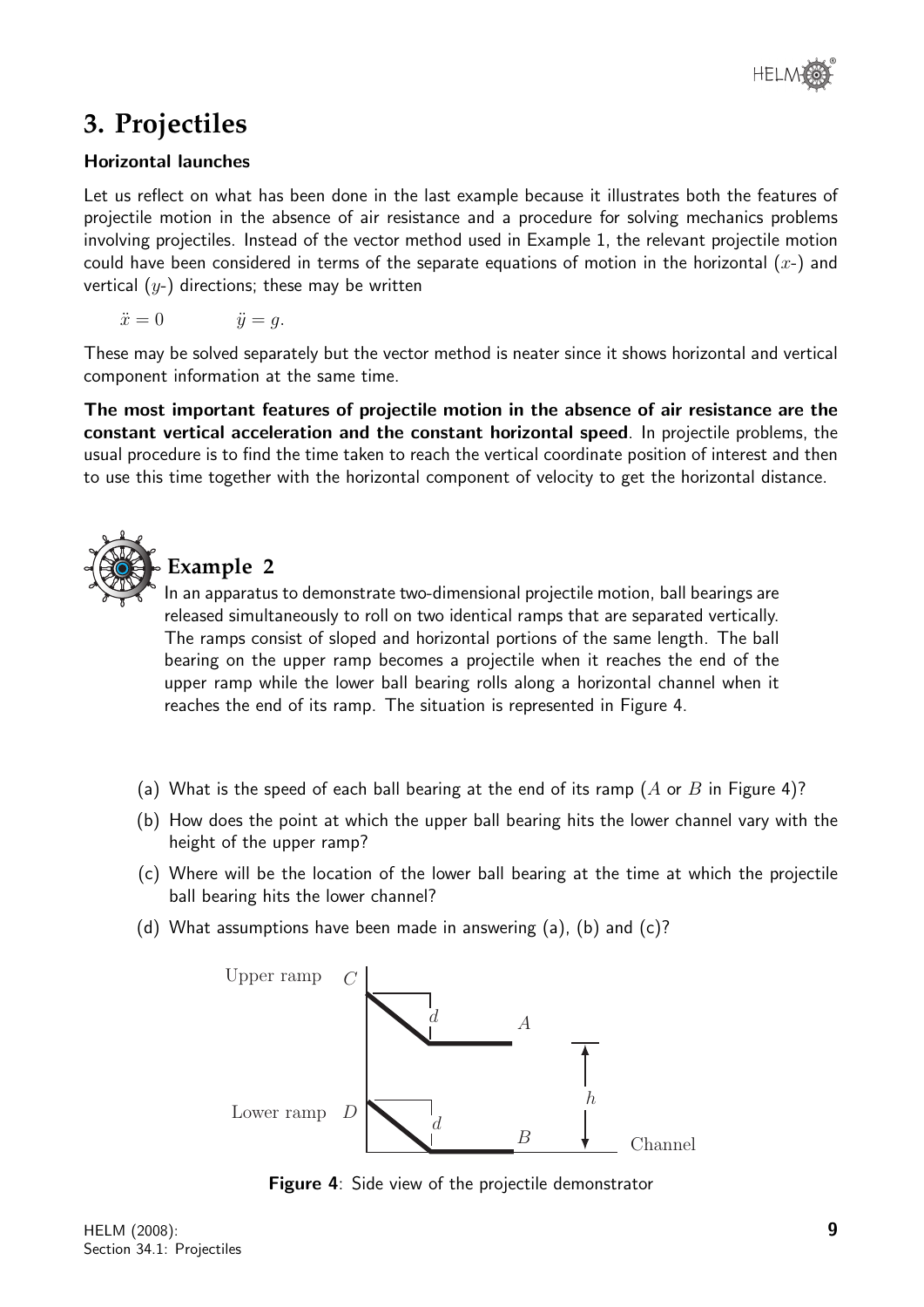#### Solution

(a) The concepts of kinetic and potential energy and conservation of total energy may be used. At the top of its ramp, each ball bearing will have a potential energy with respect to the bottom of  $mqd$ , where m is its mass, q is gravity and d is the vertical drop from top to bottom of the ramp. Also it will have zero kinetic energy since it is stationary. At the bottom of the ramp, the potential energy will be zero (as long as the thickness of the ramp is ignored) and the kinetic energy will be 1

2  $mu^2$  where  $u$  is the magnitude of the velocity at the bottom of each ramp. So, by conservation of energy,

$$
mgd = \frac{1}{2}mu^2, \quad \text{or} \quad u = \sqrt{2gd}.
$$

This will be the component of velocity in the direction of the sloping part of the ramp and, in the absence of any losses along the ramp or at the bend where there is a sudden change in momentum, this becomes the horizontal component of velocity at the end of the ramp.

(b) Since the ramps are identical, both ball bearings will have the same horizontal component of velocity at the ends of their ramps. Suppose that we use coordinates x (horizontal) and y (downward vertical) with the origin at  $A$ . The answer to Example 2(b) may be employed without having to start from scratch. This tells us that the coordinates of the projectile ball bearing when  $y = h$  are  $\sqrt{ }$  $\overline{u}$ <sup>1</sup>  $\overline{2h}$ g  $\left( n, h \right)$  or, since  $u =$  $\sqrt{2gd}$  , the coordinates are  $(2\sqrt{hd}, h)$ . Since d is constant, this means that the location of the point at which the projectile ball bearing hits the lower channel varies with that the location of the point at which the projectile ball be<br>the square root of the height of  $A$  above  $B$  (i.e. with  $\sqrt{h}$ ).

(c) As remarked earlier, the lower ball bearing will have the same horizontal component of velocity  $(u)$  at B as the projectile ball bearing has at A. Consequently it will travel the same horizontal distance in the same time as the projectile ball bearing. This means that the projectile ball bearing should hit the lower one.

(d) In (a) the thickness of the ramps has been ignored and the bends in the ramps have been assumed not to introduce any energy losses. In (b) air resistance has been assumed to be negligible. In (a) and (c) rolling friction along the sloping ramp and the horizontal channel has been assumed to be negligible. In fact the effects due to the bends in the ramps will mean that the calculation of horizontal velocity at the end of the ramp is not accurate. However, it can be assumed that identical bends will affect identical ball bearings identically. So the conclusion that the ball from the upper ramp will hit the lower one is still valid (provided rolling friction for the lower ball bearing is comparable to air resistance for the upper ball bearing).



A crashed car is found on the beach near an unfenced part of sea wall where the top of the wall is 18 m above the beach and the beach is level. The investigating police officer finds that the marks in the beach resulting from the car's impact with the beach begin at 8 m from the wall and that the vehicle appears to have been travelling at right-angles to the wall. Estimate how fast the vehicle must have been travelling when it went over the wall.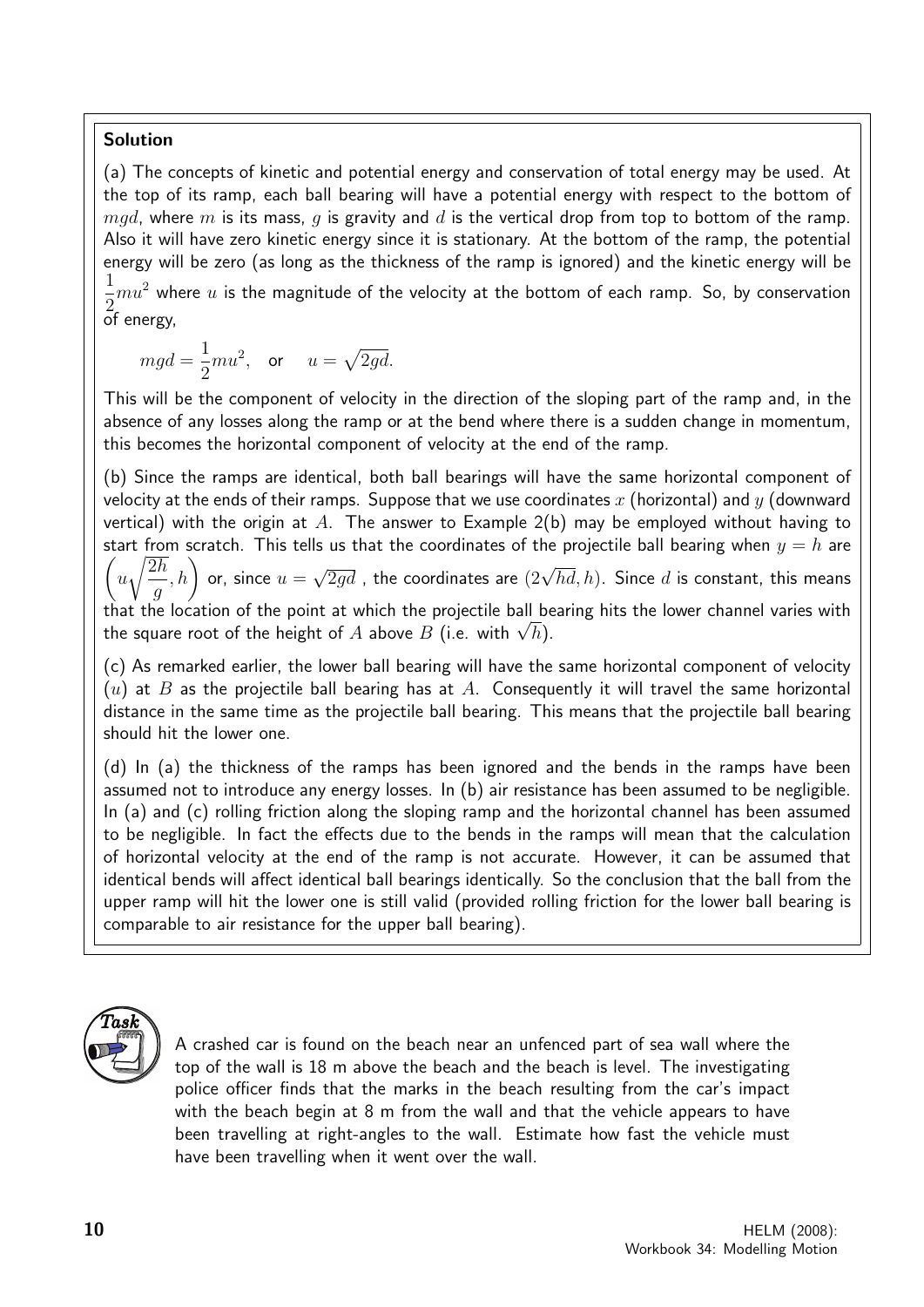

#### Your solution

#### Answer

Use  $y$  measured downwards as the vertical coordinate. The vector equation of motion is

$$
\underline{a}=gj.
$$

Integrating once gives

$$
\underline{v} = gtj + \underline{c}.
$$

The car's initial vertical velocity component may be assumed to be zero. If the initial horizontal component is represented by  $u_i$ , then  $c = u_i$  and

$$
\underline{v} = u\underline{i} + gt\underline{j}.
$$

Integrating again to get position as a function of time,

$$
\underline{r} = ut\underline{i} + \frac{1}{2}gt^2\underline{j} + \underline{d}.
$$

In accordance with the initial condition that the vertical position is measured from the top of the sea wall,  $d = 0$  and

$$
\underline{r} = ut\underline{i} + \frac{1}{2}gt^2\underline{j}.
$$

Now consider vertical motion only. When  $y = 18.0$ ,

$$
t = \sqrt{\frac{2 \times 18}{9.81}} = 1.916.
$$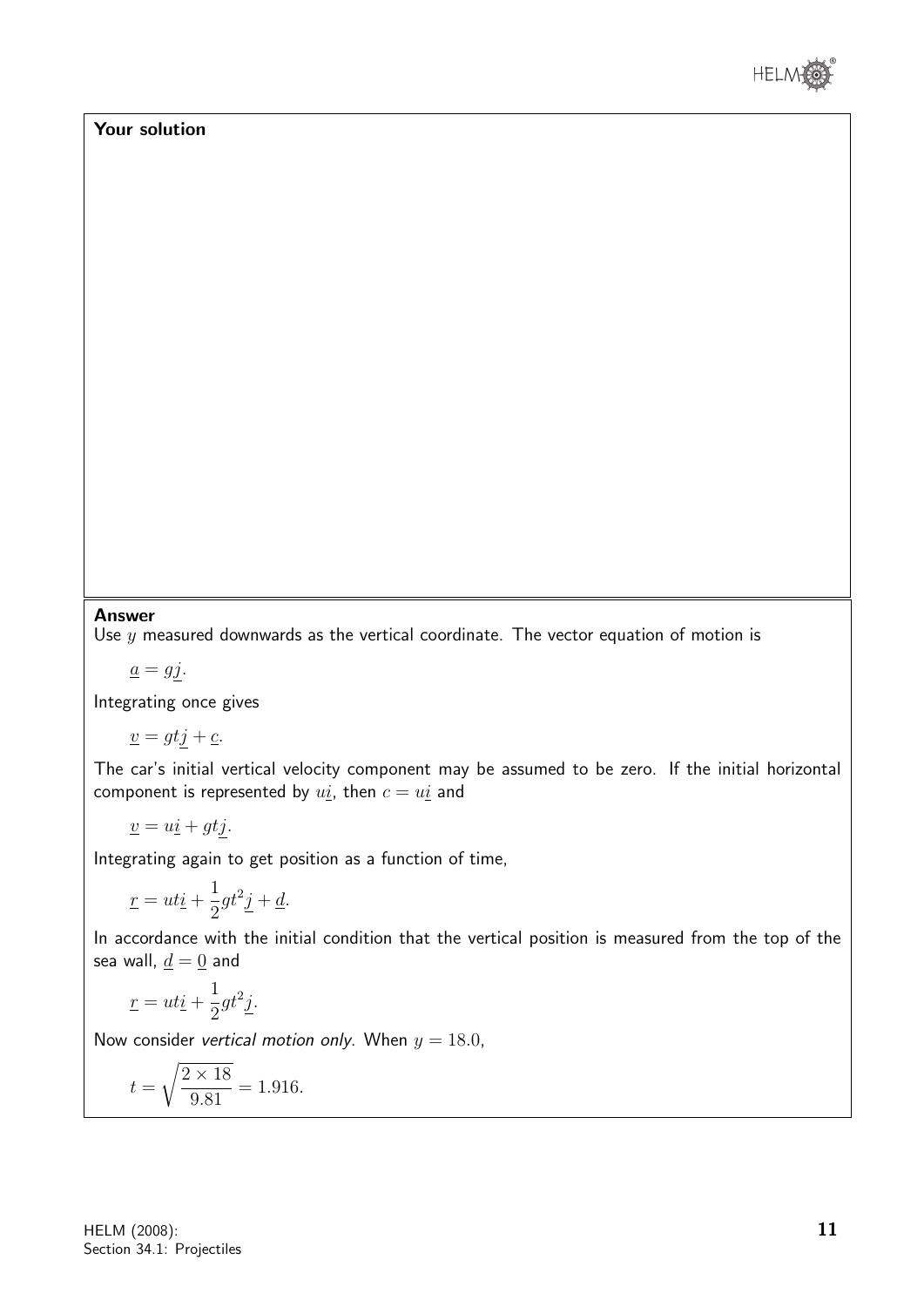#### Answer

So the car is predicted to hit the beach after 1.916 s. Next consider *horizontal motion*. During 1.916 s, in the absence of air resistance, the car is predicted to move a horizontal distance of  $u \times 1.916$ . This distance is given as 8 m. So

 $8 = 1.916u$ 

or

 $u = 4.175.$ 

So the car is estimated to have left the sea wall at a speed of just over 4 m s $^{-1}$  (about 15 kph).

There are several complications that may arise when studying and modelling projectile motion. Launch at some angle other than horizontal is the main consideration in the remainder of this Section. For a given launch speed it is possible to find more than one trajectory that can pass through the same target location. Another complication results from launch at a location that is not the origin of the coordinate system used for modelling the motion.

#### **Angled launches**

Vector equations may be used to obtain the position and velocity of a projectile as a function of time if the object is not launched horizontally but with some arbitrary velocity. We shall start by modelling an angled launch from and to a horizontal ground plane. Again it is sensible to use the launch point as the origin of the coordinate system employed. Ignoring air resistance, we shall find expressions for the velocity and position vectors at time t of an object that is launched from ground level  $(r = 0)$ at velocity  $\underline{u}$  with direction  $\theta$  above the horizontal. Subsequently we shall find an expression for the time at which the object will hit the ground and the horizontal distance it will have travelled in this time. Finally we will find the coordinates of the highest point on its trajectory (see Figure 5), the angle that will give maximum range and an expression for maximum range in terms of the magnitude and angle of the launch velocity.



Figure 5: Path of a projectile after an angled launch from ground level

We use an upward-pointing vertical vector in all of the remaining projectile problems in this Workbook. We start from first principles using Newton's second law in vector form:

$$
\underline{F} = m\underline{a}.\tag{1.4}
$$

This time, since the initial motion is upward, we choose to point the unit vector  $j$  upward and so the weight of the projectile may be expressed as  $\underline{W} = -m\overline{g}j$ . Ignoring air resistance, the weight is the only force on the projectile, so

$$
m\underline{a} = -mgj.\tag{1.5}
$$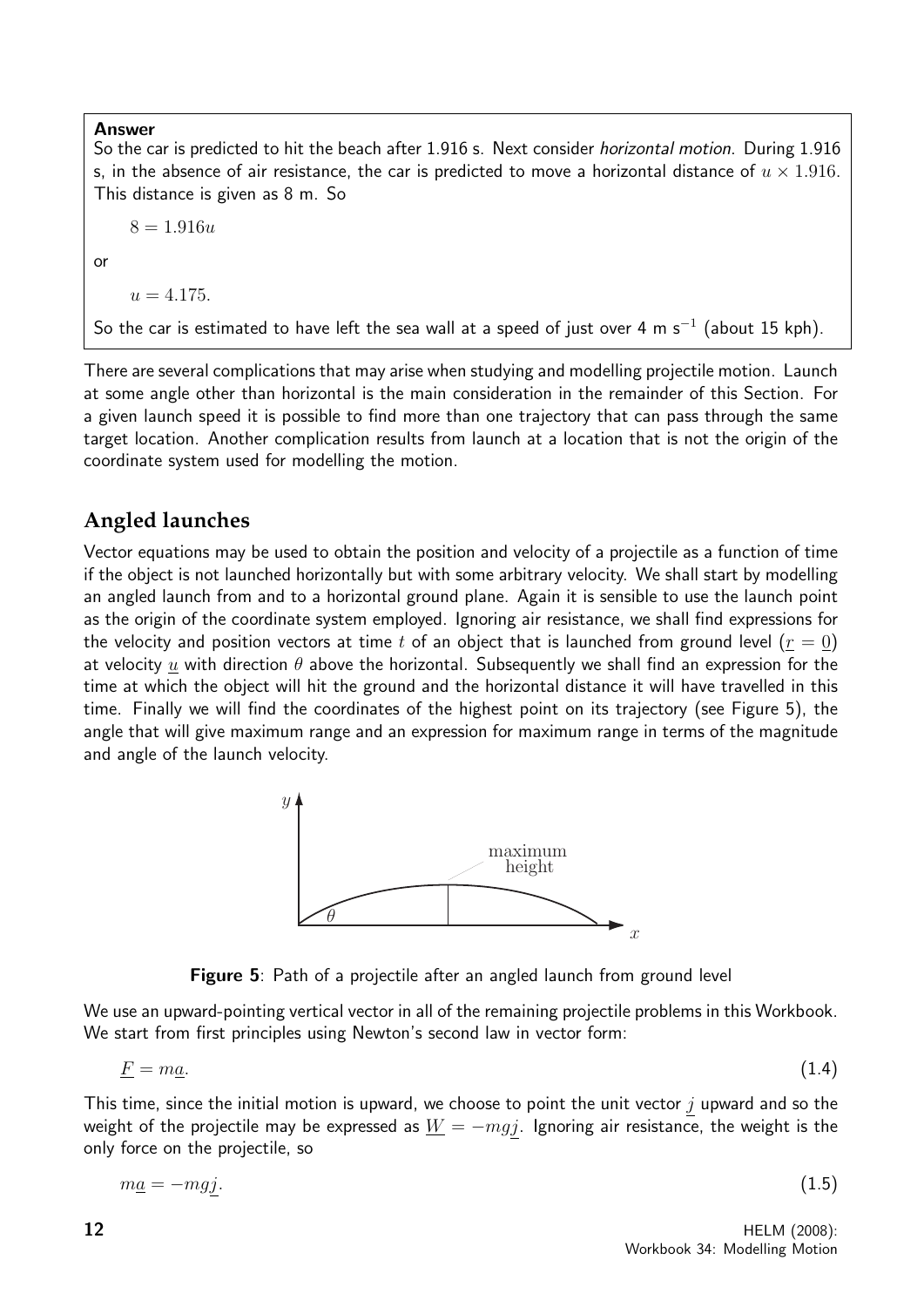

Note the minus sign which is a result of the choice of direction for j. After dividing through by  $m$ , we obtain the vector equation for the acceleration due to gravity:  $\overline{a} = -gj$ .

Recall that 
$$
\underline{a} = \frac{d\underline{v}}{dt}
$$
 so,  $\frac{d\underline{v}}{dt} = -g\underline{j}$ .

Integrating this gives

$$
\underline{v}(t) = -gtj + \underline{c}.
$$

Integrating again gives

$$
\underline{r}(t) = -\frac{1}{2}gt^2\underline{j} + t\underline{c} + \underline{d} \tag{1.6}
$$

Since  $r(0) = 0, d = 0$ .



Figure 6: Components of launch velocity

The initial velocity may be expressed in vector form. Recall from HELM 9 that the component of a vector along a specific direction is given by the dot product of the vector with the unit vector in the direction of interest. The dot product involves the cosine of the angle between the vectors.

$$
\underline{v}(0) = \underline{c} = u \cos \theta \underline{i} + u \sin \theta \underline{j}
$$
 (from Figure 6).

Hence

$$
\underline{v}(t) = u\cos\theta\underline{i} + (u\sin\theta - gt)\underline{j} \tag{1.7}
$$

and

$$
\underline{r}(t) = -\frac{1}{2}gt^2\underline{j} + t\underline{c} + \underline{d} = ut\cos\theta\underline{i} + \left(ut\sin\theta - \frac{1}{2}gt^2\right)\underline{j}.
$$
\n(1.8)

The vertical component of the position will be zero at the launch and when the projectile hits the ground. This will be true when

$$
ut\sin\theta - \frac{1}{2}gt^2 = 0
$$
 so  $t(u\sin\theta - \frac{1}{2}gt) = 0$ .

This gives  $t = 0$ , as it should, or

$$
t = \frac{2u\sin\theta}{g}.
$$

At this value of t the horizontal position coordinate  $ut \cos \theta$  will give the horizontal range, R, so

$$
R = u\left(\frac{2u\sin\theta}{g}\right)\cos\theta = \frac{2u^2\sin\theta\cos\theta}{g},
$$

HELM (2008): Section 34.1: Projectiles 13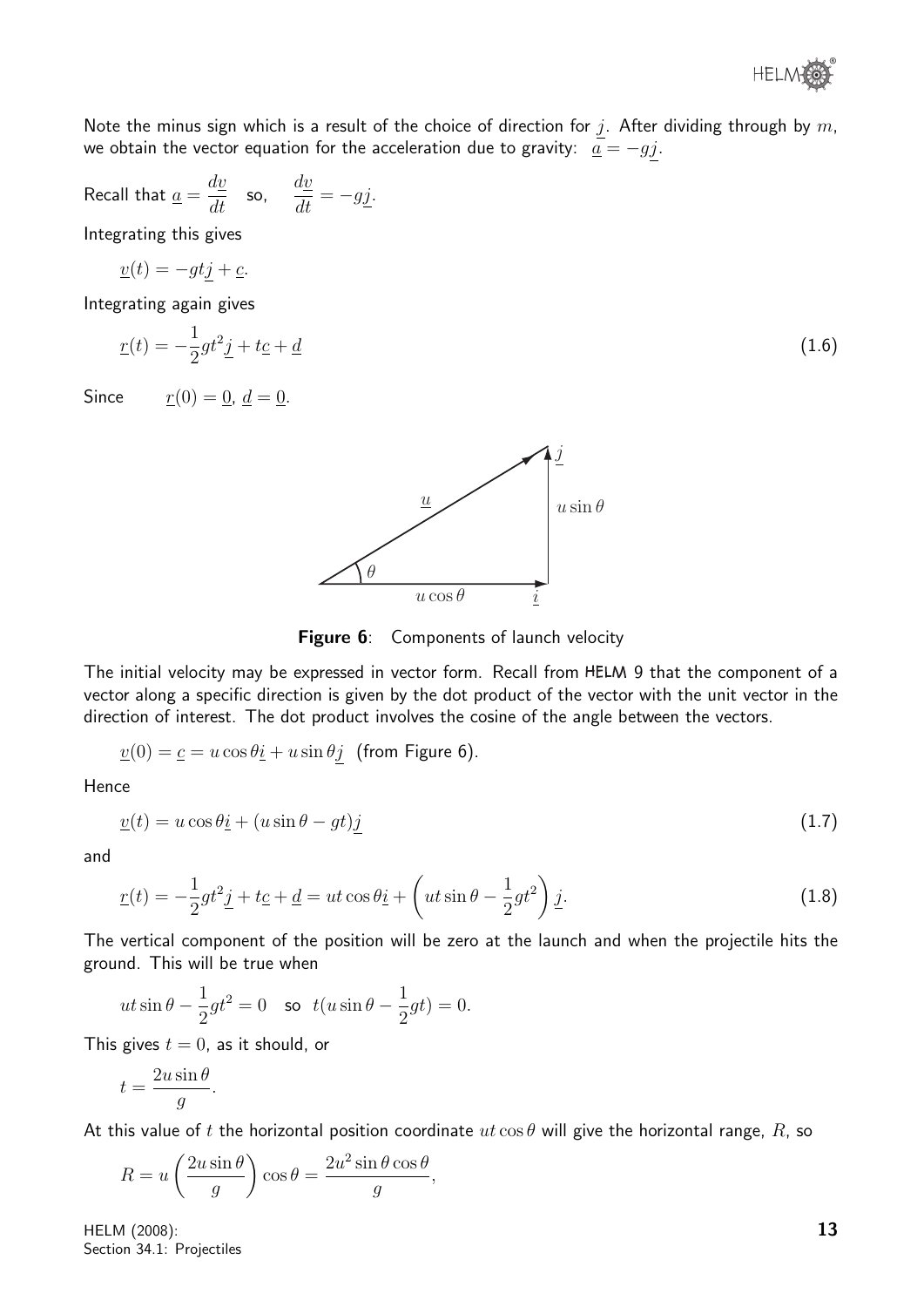or, since  $\sin(2\theta) = 2\sin\theta\cos\theta$ ,

$$
R = \frac{u^2 \sin 2\theta}{g}.\tag{1.9}
$$

From this result it is possible to deduce that the maximum range,  $R_{\text{max}}$ , of a projectile measured at the same vertical level as its launch occurs when  $sin(2\theta)$  has its maximum value, which is 1, corresponding to  $\theta = 45^\circ$ .

So, the maximum range is given by

$$
R_{\text{max}} = u^2/g. \tag{1.10}
$$

From  $(1.8)$ , the height  $(y \text{ coordinate})$  at any time is given by

$$
y(t) = ut\sin\theta - \frac{1}{2}gt^2.
$$

To find the maximum height, we can find the value of t at which  $\dot{y}(t) = 0$ . Once we have this value of t we can substitute in the expression for y to find the corresponding value of y. Note that the condition  $\dot{y}(t) = 0$  at maximum height is the same as asserting that the vertical component of velocity must be zero at the maximum height. Hence, by differentiating  $y(t)$  above, or from (1.7), it is required that

$$
u\sin\theta - gt = 0
$$
, which gives  $t = \frac{u\sin\theta}{g}$ .

The height for any t is given by  $y(t) = ut \sin \theta - \frac{1}{2}$  $\frac{1}{2}gt^2$ . After substituting  $t=$  $u \sin \theta$ g this becomes

$$
y(t) = \frac{u^2 \sin^2 \theta}{g} - \frac{u^2 \sin^2 \theta}{2g} = \frac{u^2 \sin^2 \theta}{2g}.
$$

Note that the time at which the projectile reaches its maximum height is exactly half the total time of flight ( $t=$  $2u \sin \theta$ g ). In the absence of air resistance, the trajectory of the object will be a parabola with maximum height at its vertex which will occur halfway between the launch and the landing i.e. halfway through its flight. The horizontal coordinate of this point will be

$$
\frac{R_{\text{max}}}{2} = \frac{u^2 \sin 2\theta}{2g}.
$$

So the coordinates of the maximum height are

$$
\left(\frac{u^2\sin 2\theta}{2g}, \ \frac{u^2\sin^2\theta}{2g}\right). \tag{1.11}
$$

If the trajectory corresponds to maximum range, i.e.  $\theta = 45^{\circ}$  (which means that  $\sin^2 \theta = \frac{1}{2}$  $(\frac{1}{2})$ , then the maximum height is  $\frac{u^2}{4}$ 4g at a horizontal distance of  $\frac{u^2}{2}$ 2g and the maximum range is  $\stackrel{u^2}{-}$ g . Although several of these results are useful, particularly (1.10) for maximum range, and are worth committing to memory, it is more important to remember the method for deriving them from first principles.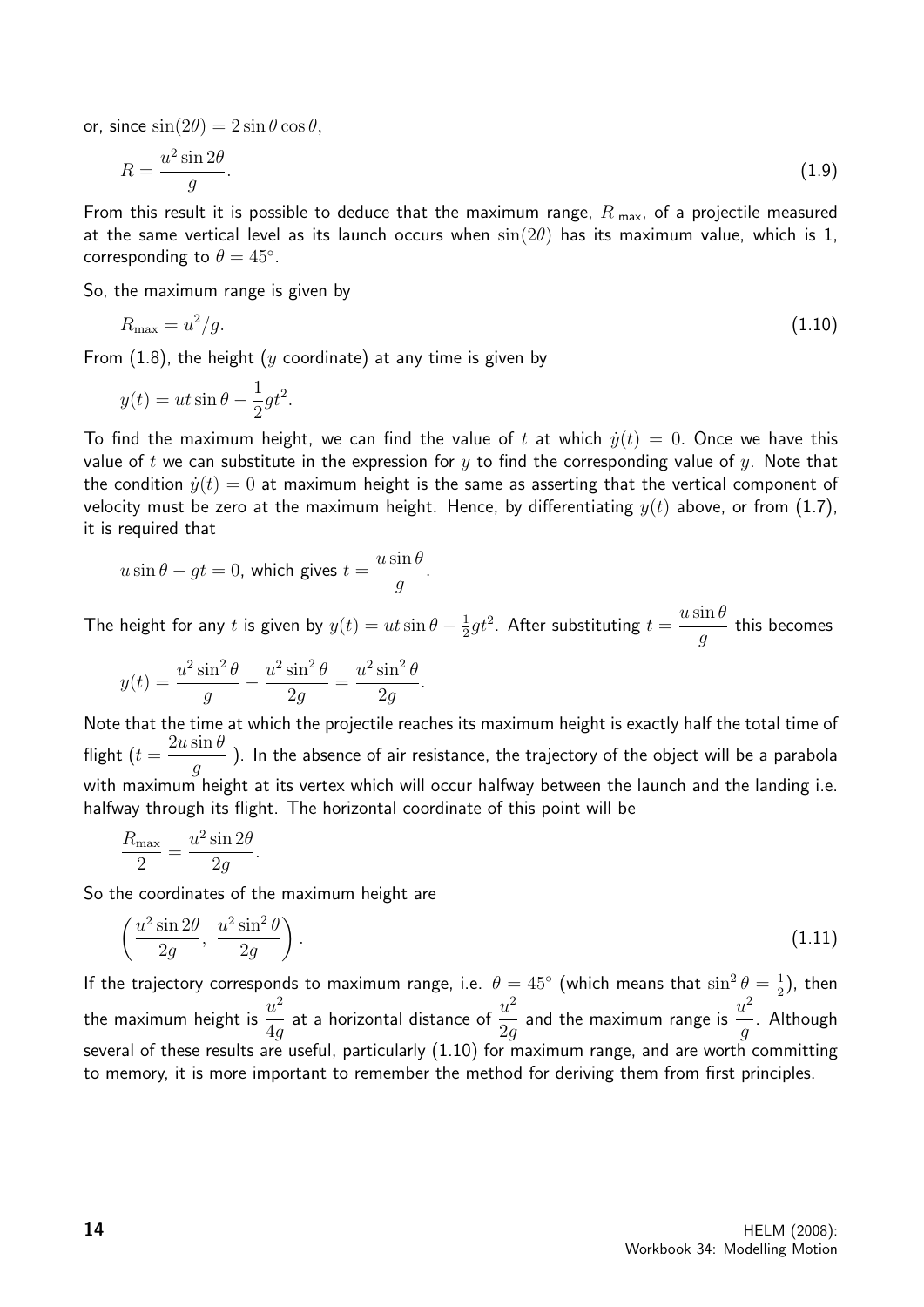



## **Example 3**

During a particular downhill run a skier encounters a short but sharp rise that causes the skier to leave the ground at 25 m s<sup>-1</sup> at an angle of 30 $^{\circ}$  to the horizontal. The ground immediately beyond the rise is flat for 60 m. Beyond this the downhill slope continues. See Figure 7. Ignoring air resistance, will the skier land on the flat ground beyond the rise?



**Figure 7:** Coordinate system for skiing example

#### Solution

In this Example, from (1.9),  $R = 625 \sin(60)/g = 55.7$  m. So the skier will land on the flat part of the slope. The horizontal range achieved will be reduced by air resistance but increased if the skier is able to exploit aerodynamic lift from the skis during flight. In the absence of these effects, an effort to leave the ground at a slightly faster speed would be rewarded with the possibility of landing on the continuation of the downhill slope which may be an advantage in racing since it might reduce the interruption caused by the rise while picking up speed. A speed of 26.5 m s $^{-1}$  at the same angle would mean that the skier lands beyond the flat ground at a range of 62 m from the rise.

A similar method to that used when considering a projectile launched from 'ground' level may be used if the projectile is launched at some height above the chosen origin of coordinates. If air resistance is ignored, the governing vector acceleration is still

$$
\underline{a}(t) = -gj
$$

or

$$
\frac{dy}{dt} = -g\underline{j}.
$$

Integrating this

 $\underline{v}(t) = -gtj + \underline{c}.$ 

Integrating again

$$
\underline{r}(t) = -\frac{1}{2}gt^2\underline{j} + t\underline{c} + \underline{d}.
$$

This time, instead of being launched from  $y = 0$ , the projectile is launched from  $y = H$ . So  $r(0) = Hj$ , and hence  $\underline{d} = Hj$ . As before, the initial velocity may be expressed in vector form.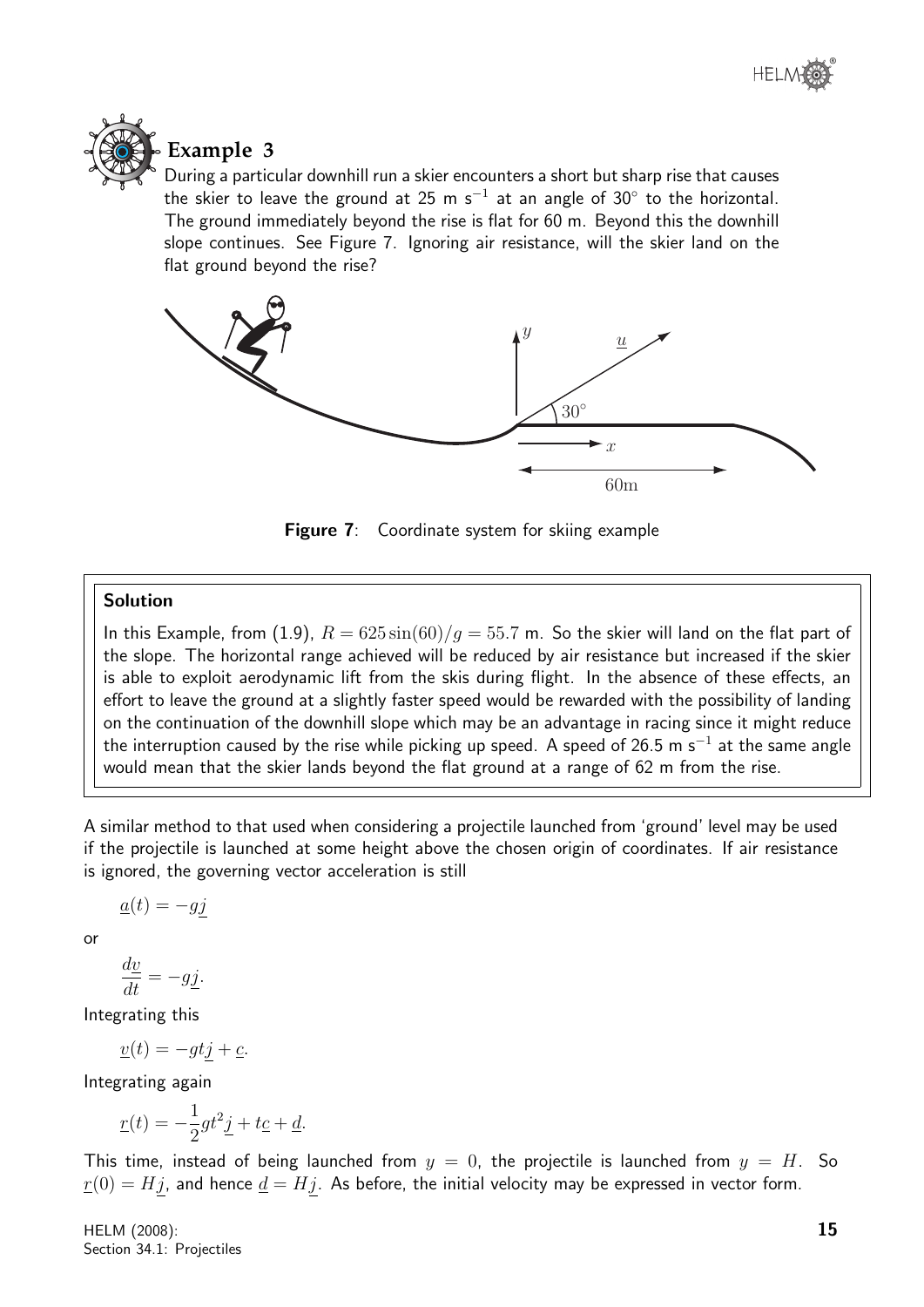$v(0) = c = u \cos \theta \hat{i} + u \sin \theta \hat{j}.$ 

Hence  $\underline{v}(t) = u \cos \theta \underline{i} + (u \sin \theta - gt)j$  which is the same as (1.8). But, now

$$
\underline{r}(t) = ut \cos \theta \underline{i} + \left( ut \sin \theta - \frac{1}{2}gt^2 + H \right) \underline{j}
$$
\n(1.12)

which differs from (1.8) by the extra H in the j component. Note that this single vector equation for  $r(t)$  may be expressed as two separate equations for  $x(t)$  and  $y(t)$ :

$$
x(t) = ut\cos\theta \qquad y(t) = ut\sin\theta - \frac{1}{2}gt^2 + H.
$$



### **Example 4**

A stone is thrown upwards at  $45^{\circ}$  from a height of 1.5 m above flat ground and lands on the ground at a distance of 30 m from the point of launch. Ignoring air resistance, calculate the speed at launch.

#### Solution

For the particular case of interest  $\theta = 45^{\circ}$  and the stone lands at a horizontal distance of 30 m from the point of launch. Using these values in the  $x(t)$  component of (1.12) gives  $30 =$  $\frac{ut}{\sqrt{2}}$  $\overline{2}$ . So the time for which the stone is in the air is  $30\sqrt{2}/u$ . Substitution of this time, at which  $y=0$ , into the  $y(t)$  component of (1.12) gives

$$
0 = 30 - g\left(\frac{30}{u}\right)^2 + 1.5 \quad \text{or} \quad u = 30\sqrt{\frac{g}{31.5}} = 16.739 \quad \text{m s}^{-1}.
$$

The speed of release is about 17 m  $s^{-1}$ .

#### **Choosing trajectories**

So far most of the projectiles we have considered have been launched without any particular control or target. However there are many instances in sport and recreation where there are clearly defined targets for the projectile motion and the trajectory is controlled through the speed and angle of launch. As we shall discover by considering several examples, it is possible to choose more than one path to achieve a given target. First we model a case in which the choice of angle is important.

Consider a projectile launched at an angle  $\theta$  to the horizontal. If we take the origin of coordinates at the launch point, then, according to (1.7), the x- and y-coordinates of the projectile at time t are

$$
x(t) = ut\cos\theta \qquad y(t) = ut\sin\theta - \frac{1}{2}gt^2.
$$

Although the path is characterised parametrically in terms of  $t$  by these expressions, if we are given y or x or both instead of t, then it is useful to be able to express y in terms of x. We shall eliminate t, by substituting  $t =$  $\tilde{x}$  $u\cos\theta$ (which can be deduced from the first equation) in the second equation to give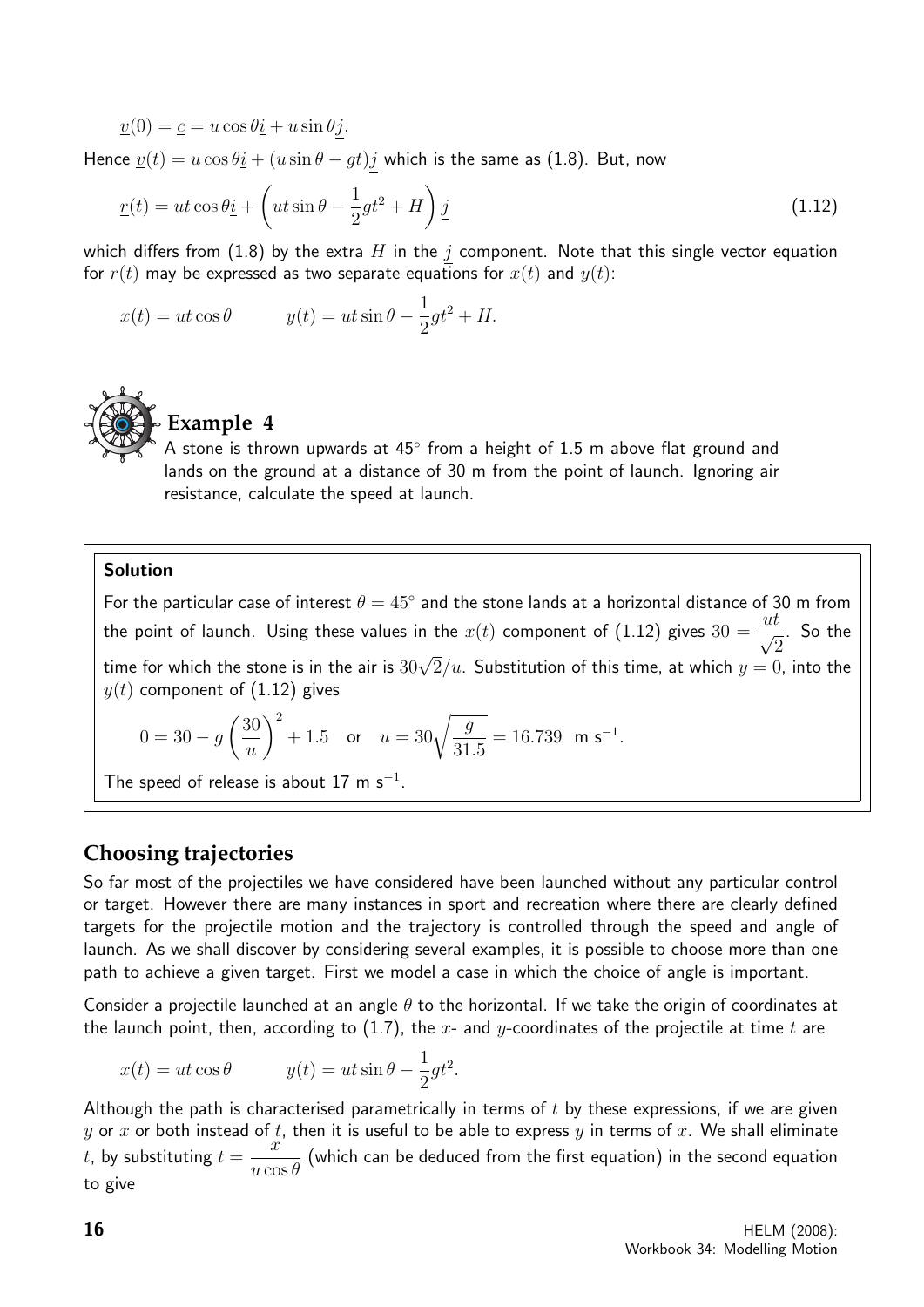$$
y = x \tan \theta - \frac{1}{2} g \left(\frac{x}{u \cos \theta}\right)^2.
$$

By using  $\frac{1}{\cdots}$  $\cos^2\theta$  $\epsilon = \sec^2\theta = 1 + \tan^2\theta$ , the equation for  $y$  may be written in the form:

$$
y = x \tan \theta - \frac{1}{2} g \left(\frac{x}{u}\right)^2 (1 + \tan^2 \theta). \tag{1.13}
$$



**Figure 8**: A projectile achieves a given height at two different ranges

For given values of  $u, \theta$  and y, Equation (1.13) represents a quadratic in x. For a given speed and angle of launch, a given height is achieved at two different values of  $x$ . This is a consequence of the parabolic form of the trajectory (Figure 8). For given values of  $u, y$  and  $x$ , i.e. given a launch velocity and a target location, Equation (1.13) becomes a quadratic in tan  $\theta$  i.e.

$$
\frac{g}{2}\left(\frac{x}{u}\right)^2 \tan^2\theta - x \tan\theta + \frac{g}{2}\left(\frac{x}{u}\right)^2 + y = 0.
$$
\n(1.14)

Recall the condition  $b^2 > 4ac$  for the quadratic  $at^2 + bt + c = 0$  to have real roots. As long as

$$
x^2 > 2g\left(\frac{x}{u}\right)^2 \left(\frac{g}{2}\left(\frac{x}{u}\right)^2 + y\right) \tag{1.15}
$$

the quadratic will have two real roots.





This means that two different choices of angle of launch will cause the projectile to pass through given coordinates  $(x, y)$ ; this is illustrated in Figure 9. If the projectile is launched from  $y = H$  in the chosen coordinate system, then the  $x(t)$  part of Equation (1.13) leads to the substitution  $t=$  $\overline{x}$  $u\cos\theta$ as before, but the equation for  $y$  becomes

$$
y = x \tan \theta - \frac{1}{2} g \left(\frac{g}{x}\right)^2 \left(1 + \tan^2 \theta\right) + H \tag{1.16}
$$

which differs from  $(1.13)$  by the addition of H to the right-hand side.

Next we will look at two Examples of projectiles with chosen trajectories. In the first Example the influence of initial speed on the trajectory is important; in the second the influence of angle is important.

HELM (2008): Section 34.1: Projectiles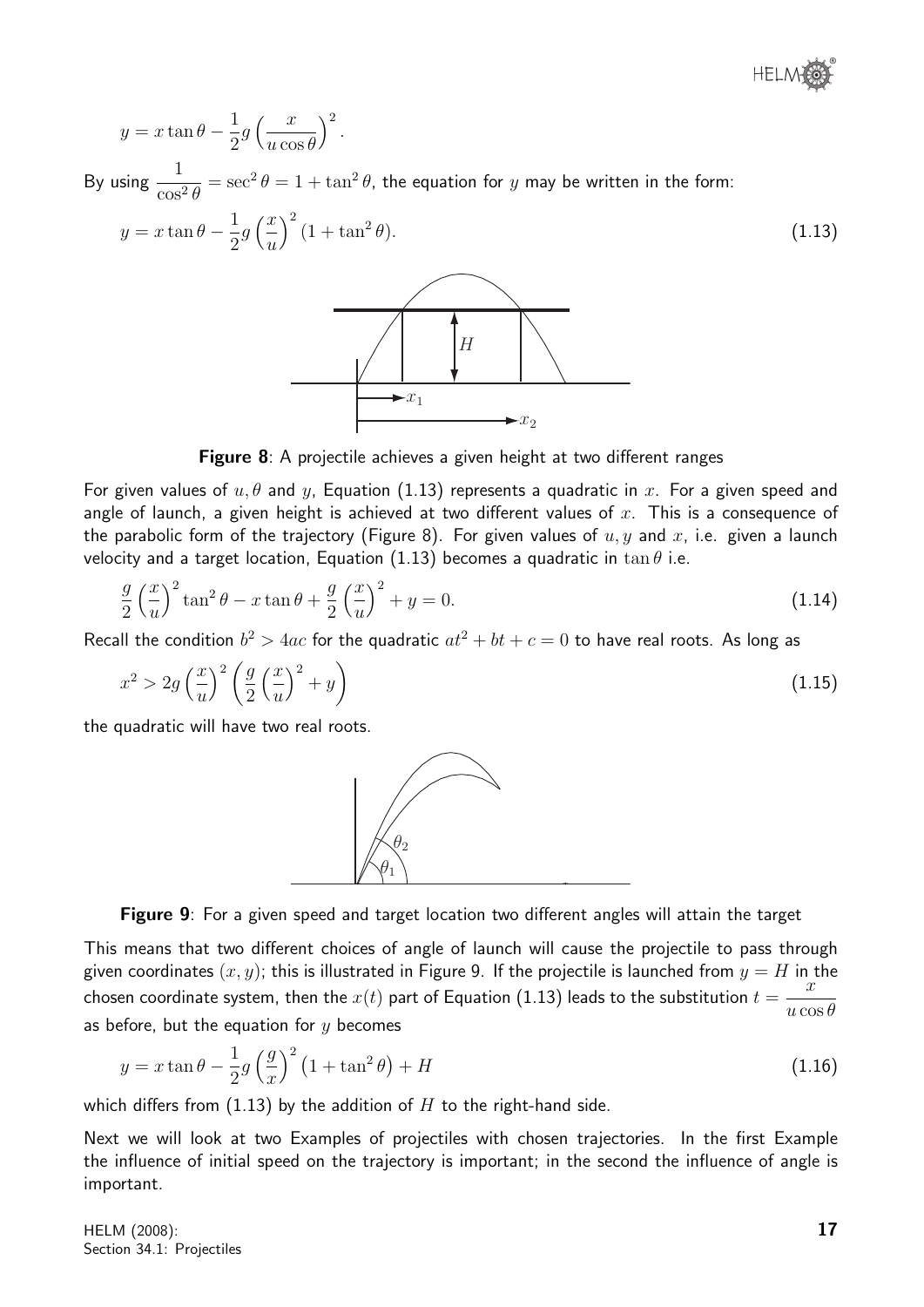

As a result of many years of practice, a university teacher, is skilled at throwing screwed up sheets of paper, containing unsatisfactory attempts at setting examination questions, into a cylindrical waste paper bin. She throws at an angle of  $20^\circ$ above the horizontal and from 1.5 m above the floor. More often than not, the paper balls land in the bin which is 0.2 m high and has a radius of 0.15 m. The bin is placed so that its nearest edge is 3.0 m away (in a horizontal direction) from the point of launch. Model the paper ball as a projectile. Ignore air resistance and calculate the speed of throw that will result in the paper ball entering the bin at the centre of its open end.

#### Solution

We can choose the origin at the point of launch, with x- and  $y$ -axes as before (see Figure 10). In this case, we need to use the position vector (Equation  $(1.11)$ ) and find the condition on the speed for the throw to be on target. In particular, we are given that  $\theta = 20^{\circ}$  and the location of the bin and need to determine the speed of throw necessary for the paper projectile to pass through the centre of the open end of the bin. The centre of the open end of the bin has the coordinates  $(3.15, -1.3)$  with respect to the chosen origin. Note the negative value of the vertical coordinate since the top of the bin is located 1.3 m below the chosen origin.





At the centre of the bin, using Equation (1.11) and the horizontal position coordinate, we have

$$
ut \cos 20 = 3.15.
$$
 so,  $t = \frac{3.15}{u \cos 20}.$ 

Also, from (1.16) and the vertical coordinate

$$
ut\sin 20 - \frac{1}{2}gt^2 = -1.3.
$$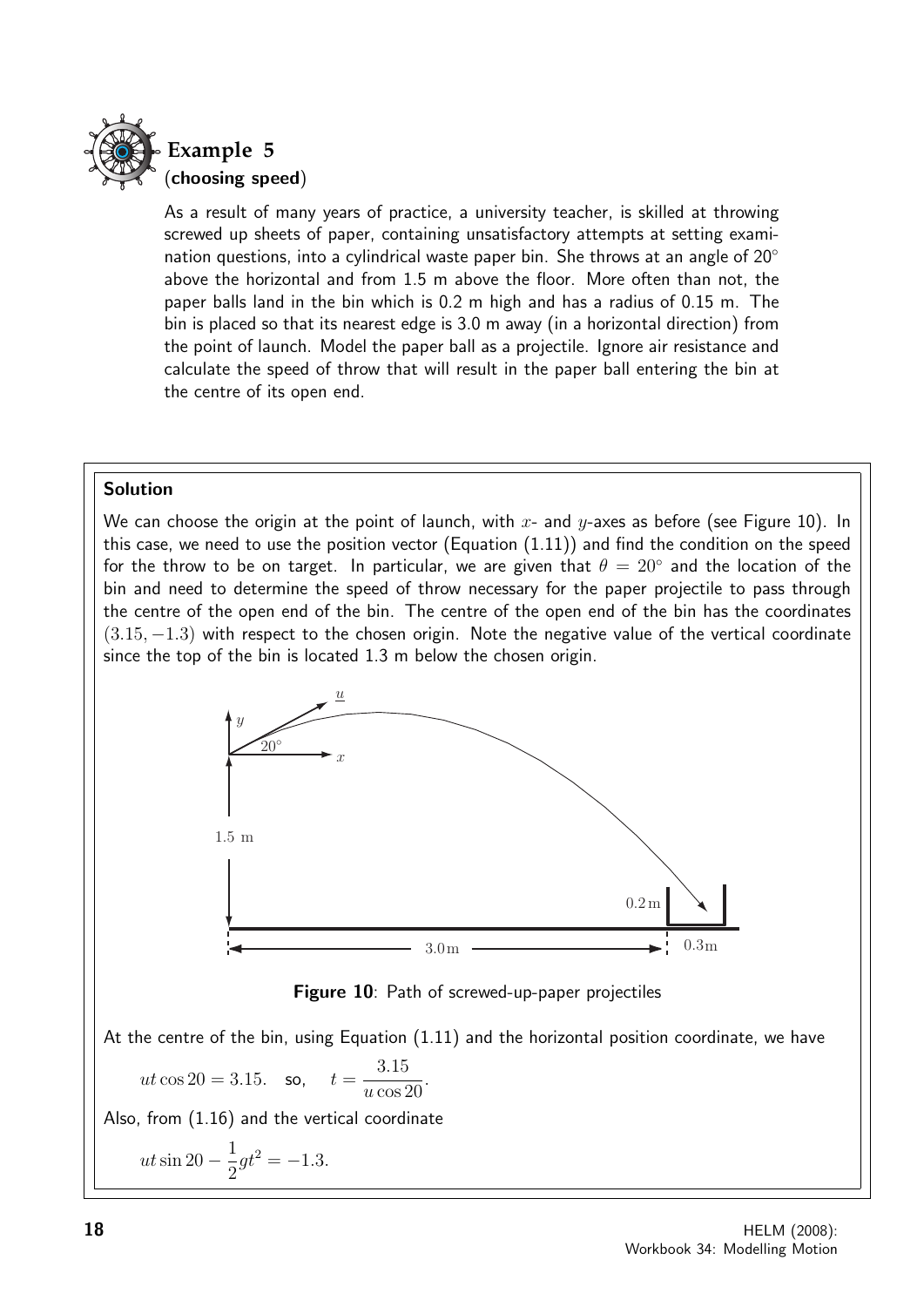

#### Solution (contd.)

Using  $g = 9.81$  m s<sup>-2</sup>, and the expression for t, gives

$$
3.15\tan(20) - \frac{1}{2}9.81\left((3.15)^2/u^2\right)\sec^2 20 = -1.3,
$$

which means that  $u = 3.15 \sec(20) \sqrt{\frac{0.5(9.81)}{1.3 \times 2.15}}$  $\frac{3.8(0.81)}{1.3 + 3.15\tan(20)}.$ 

Hence  $u = 4.746$  m s<sup>-1</sup> i.e. the academic throws the screwed up paper at about 4.75 m s<sup>-1</sup>.

Clearly the motion of screwed up pieces of paper will depend to a significant extent on air resistance. We shall consider how to model resisted motion later (Section 34.3).



According to the model developed above, for what range of throwing speeds will the academic be successful in getting the paper ball into the basket?

Your solution

#### Answer

Assume that the time of flight of the screwed up paper balls and the angle of throw do not change. The permitted variation in throwing speed is determined by the horizontal distance  $ut \cos 20$ . The screwed up paper ball will not find the bin if this product is less than 3 m or more than 3.3 m. Using  $t = (3.15/4.75) \cos 20$  with ut  $\cos 20$  ranging from 3 to 3.3 gives  $4.524 \le u \le 4.976$ .



**Example 6** (choosing angle)

In the game of Tiddly-winks, small plastic discs or counters ('tiddly-winks' or 'winks') are caused to spring into the air by exerting sharp downward pressure at their edges with another (usually larger) disc called a squidger. By changing the pressure and overlap of the larger disc it is possible to control the velocity at launch of each wink. The object of the game is to 'pot' all of the winks into a cup or cylindrical receptacle before your opponent does. One important skill when 'potting' is to be able to clear the edge of the collecting cup with the winks. For a given speed at launch, an experienced or successful player will know how the path changes with angle. Suppose that air resistance can be ignored and that a wink may be modelled as a point object and its spin may be ignored.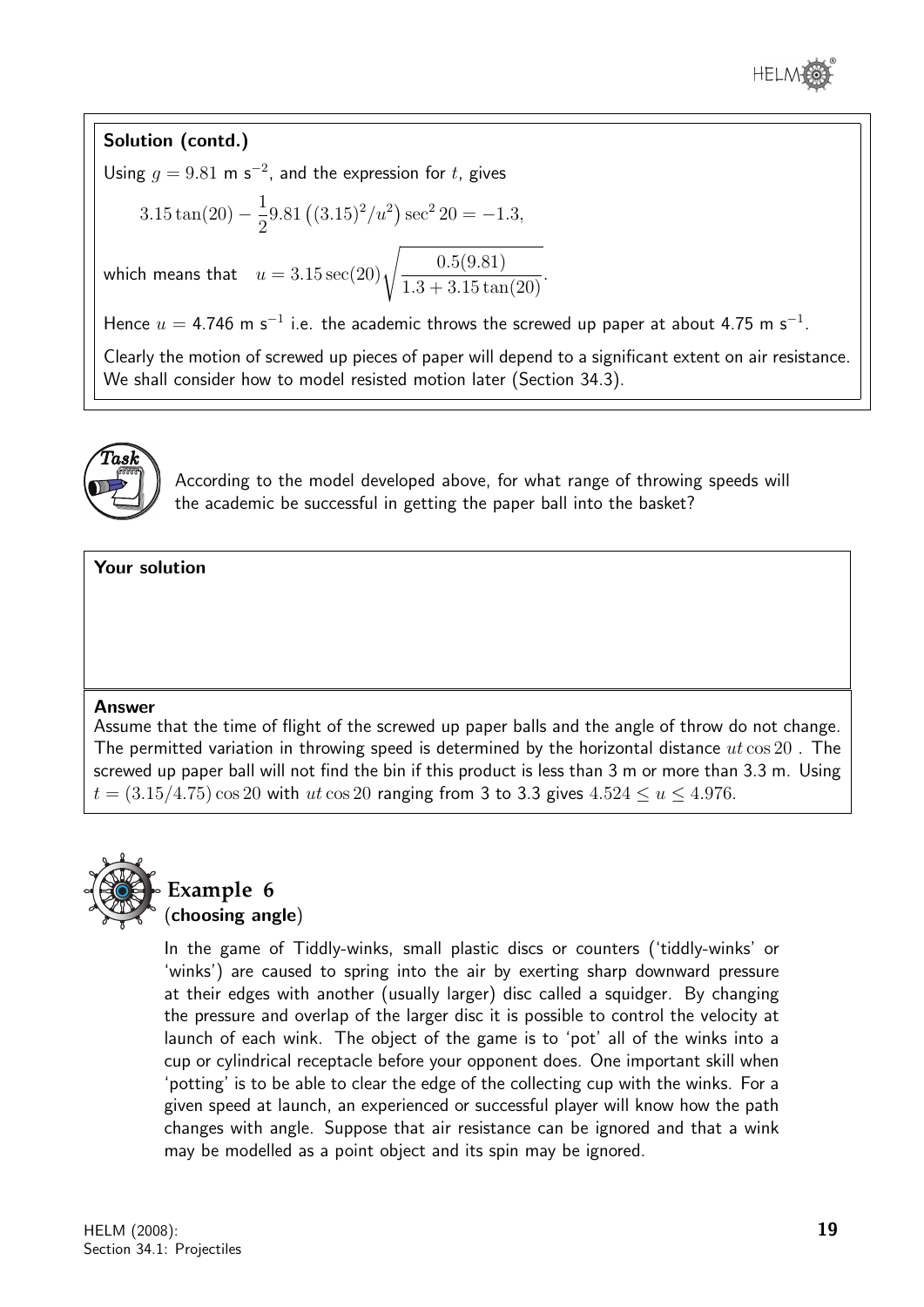Given that the nearest edge of the cup is 0.05 m high,

(a) Calculate (i) the speed of launch such that the maximum height on the maximum range trajectory is 0.05 m and (ii) the associated maximum range.

(b) Given a launch speed that is 0.1 m s<sup>-1</sup> faster than that calculated in (a) find the angle of launch that is likely to be successful for potting the wink when the centre of the cup is 0.1 m from the point of launch.

#### Solution

(a) The expression for maximum height (Equation (1.11)) may be used to calculate a corresponding speed of launch.

Hence 
$$
\frac{u^2}{4g} = 0.05
$$
, or  $u = \sqrt{0.2g} = 1.4$  so the required speed of launch is 1.4 m s<sup>-1</sup>.

For this trajectory the maximum height is reached at a horizontal distance of  $\frac{u^2}{2}$ 2g  $= 0.1$  m from launch and the maximum range is 0.2 m (see Figure 11).



Figure 11: Maximum range trajectory of wink achieving a maximum height of 0.05 m

(b) Although the wink, travelling on the trajectory shown in Figure 11 would reach the edge of the cup i.e. a height of 0.05 m at 0.1 m range, it would not necessarily enter the cup. The finite size of the wink might mean that it hits the edge of the cup and falls back. The wink is more likely to enter the cup if it is descending when it encounters the cup.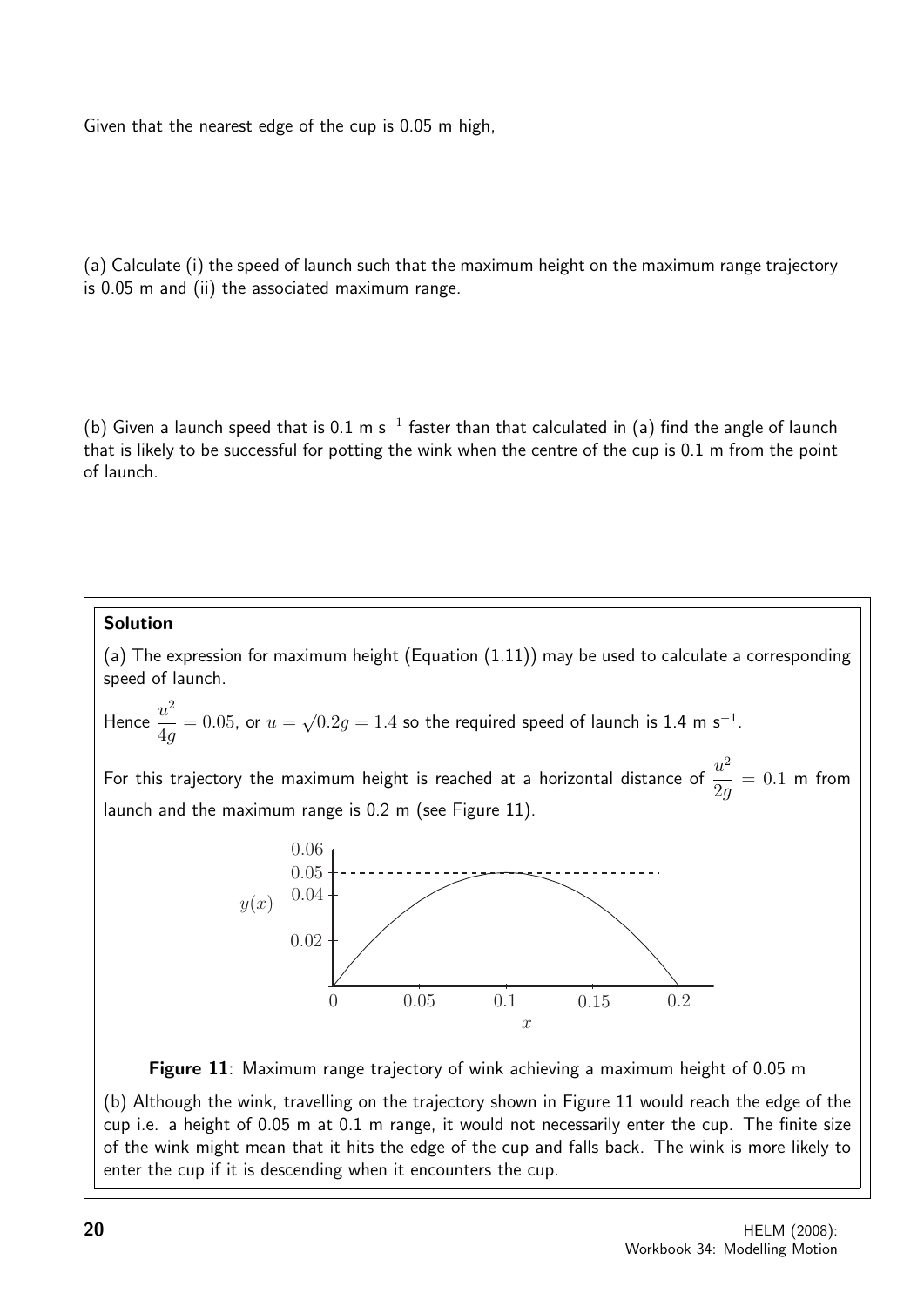

#### Solution (contd.)

In this case the launch speed and target coordinates are specified so Equation (1.16) can be brought into play. If we take  $x=0.1$  m,  $u=1.5$  m s<sup>-1</sup>, and  $y$   $(=H)=0.05$  m, then it turns out that condition (1.15) is satisfied  $(x^2=0.01$  and  $2g\left(\frac{x^2}{x}\right)$ u  $\big\backslash^2 \big/ g$ 2  $\frac{x}{2}$ u  $\big)^2 + y$  $\setminus$  $= 0.006$ ) and there are two values for  $\theta$ , which are 41.5 $^{\circ}$  and 71.8 $^{\circ}$ .

The corresponding trajectories  $y(x)$  and  $y(2(x))$  are shown in Figure 12. The smaller angle results in the shallower trajectory (solid line). The larger angle produces the required result (dotted line) that the wink is descending at  $x = 0.1$  m and hence is more likely to enter the cup. This assumes that the cup is at least 2 cm wide.





Two trajectories corresponding to  $x=0.1, y=0.05, u=1.5$  m s $^{-1}$  that pass through (0.1, 0.05)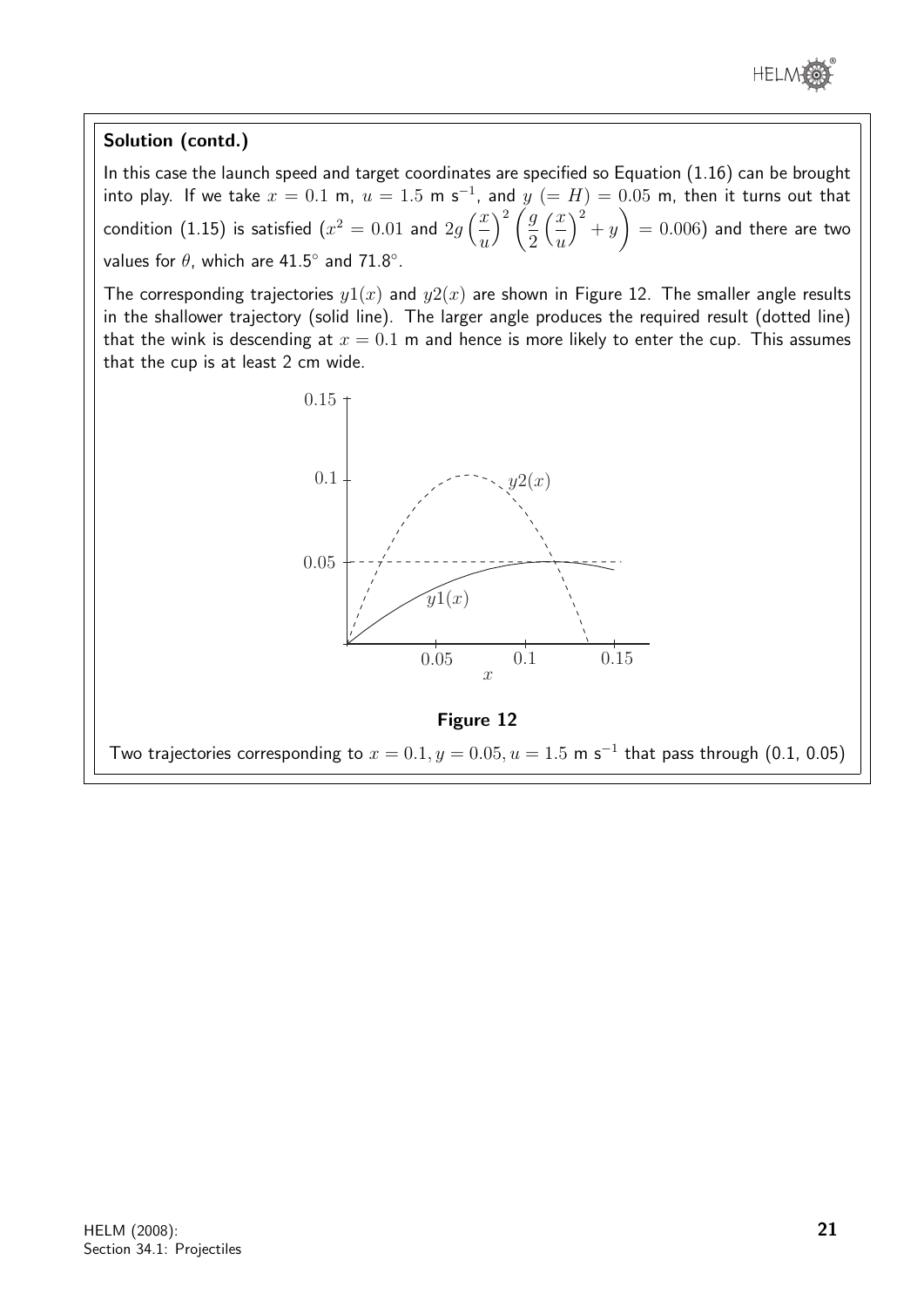

An engineering student happens to be a fine shot-putter. At a tutorial on projectiles he argues that, because he throws from a height of about 2 m, he needs to launch the shot at an angle other than  $45^{\circ}$  to get the greatest range. He claims that when launching at  $45^{\circ}$  the furthest he can put the shot is to a horizontal distance of 17 m from the launch.

- (a) Calculate the speed at which he releases the shot at 45° ignoring air resistance.
- (b) Write down an equation for the trajectory of the shot, assuming that the shot is released always at the maximum speed calculated in (a). Set the vertical coordinate to zero and substitute the constant  $L$  for the maximum range at the height of launch to obtain a quadratic for the horizontal range  $R$ .
- (c) Hence, by differentiating the resulting equation with respect to  $R$ , calculate the optimum angle of launch and the maximum range.

#### Solution

(a) For the particular case of interest  $\theta = 45^{\circ}$  and the shot lands at a horizontal distance of 17 m from the point of launch. Using these values, (1.12) gives

$$
17 = ut\cos(45^\circ) = \frac{ut}{\sqrt{2}}
$$

So the time for which the shot is in the air, i.e. before it lands, is 17 $\sqrt{2}/u$ . Substitution of this time (at which  $y = 0$ ) into the y part of (1.12) gives

$$
0 = 17 - g\left(\frac{17}{u}\right)^2 + 2 \quad \text{or} \quad u = 17\sqrt{\frac{g}{19}} = 12.2 \text{ m s}^{-1}.
$$

The speed of release is about 12 m s<sup>-1</sup>. According to the shot-putter this is more or less his maximum speed of release.

(b) The general equation for the trajectory of the shot is (1.16)

$$
y = x \tan \theta - \frac{1}{2} g \left(\frac{x}{u}\right)^2 (1 + \tan^2 \theta) + H.
$$

Given that the maximum speed of release and optimum angle of launch are employed, the shot should land at the maximum range,  $R$ . From the general Equation (1.16), with  $x = R$  and  $y = 0$ , we have

$$
0 = R \tan \theta - \frac{1}{2} g \left(\frac{R}{u}\right)^2 (1 + \tan^2 \theta) + H.
$$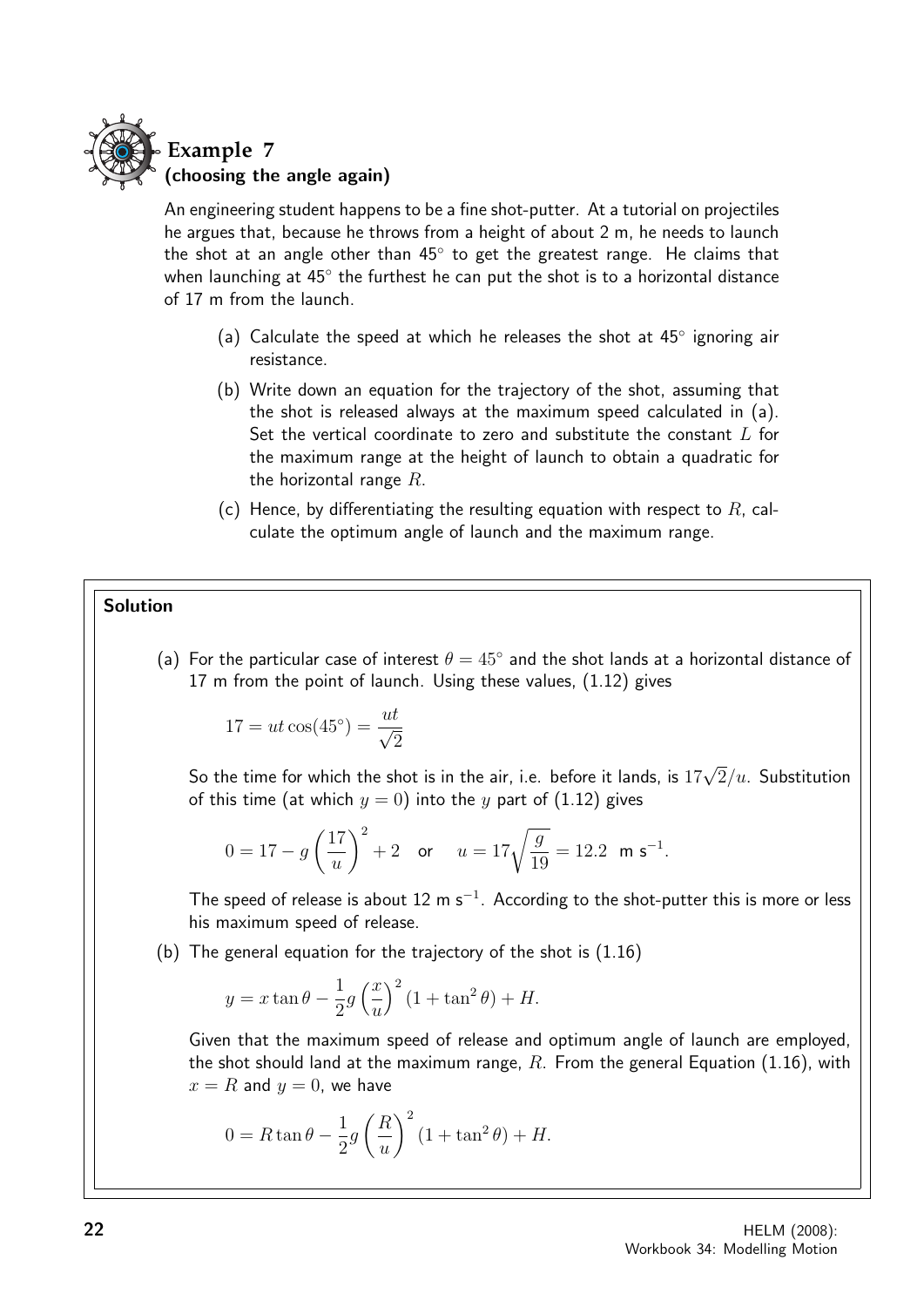

#### Solution (contd.)

Since  $\frac{u^2}{u}$ g does not depend on either  $R$  or  $\theta$ , we replace it by a constant  $L$ , and rearrange the equation into the usual form for a quadratic in  $R$ :

$$
0 = -\frac{R^2}{2L}(1 + \tan^2 \theta) + R \tan \theta + H.
$$

(c) The optimum angle of launch is found by obtaining an expression for  $R$  and setting  $\frac{dR}{d\Omega}$ dθ equal to zero. As you can imagine, the expression for R resulting from solving this quadratic is rather complicated and nasty to differentiate. An alternative approach is called implicit differentiation. (See HELM 11.7). We work through the equation as it stands differentiating term by term with respect to  $\theta$  and making use of the relationship

$$
\frac{df(R)}{d\theta} = \frac{df(R)}{dR} \times \frac{dR}{d\theta}.
$$

(For example,  $\frac{d(R^2)}{4R}$ dθ  $= 2R$ dR  $\frac{d\mathcal{H}}{d\theta}$ ). Hence implicit differentiation gives

$$
0 = -\frac{1}{2L} \left( 2R \frac{dR}{d\theta} \right) (1 + \tan^2 \theta) - \frac{R^2}{2L} (2 \tan \theta \sec^2 \theta) + \frac{dR}{d\theta} \tan \theta + R \sec^2 \theta.
$$

At the maximum range,  $\frac{dR}{d\omega}$ dθ  $= 0$ :

$$
0 = -\frac{R^2}{2L}(2\tan\theta\sec^2\theta) + R\sec^2\theta \quad \text{so} \quad R\sec^2\theta\left(-\frac{R}{L}\tan\theta + 1\right) = 0.
$$

Since  $\sec^2\theta$  cannot be zero and the option of  $R=0$  is not very interesting, it is possible to conclude that the relationship between the optimum angle of launch and the maximum range is given by

$$
\tan \theta = \frac{L}{R}.
$$

This result may be substituted back into the quadratic for  $R$  to give

$$
0 = -\frac{R^2}{2L} \left( 1 + \frac{L^2}{R^2} \right) + L + H \quad \text{or} \quad 0 = -\frac{R^2}{2L} - \frac{L}{2} + L + H.
$$

Multiplying throughout by 2L gives

$$
R^2 = L^2 + LH
$$
 i.e.  $R = \sqrt{(L^2 + 2LH)}$ .

A consequence of this result is that  $R>L$ . Bearing in mind that  $L=u^2/g$  is the maximum range at the height of the launch (or for a launch at ground level), this means that the maximum range from the elevated launch to ground level is greater than the maximum range in the plane at the height of the launch. Substituting the result for R in the result for  $\tan \theta$  gives

$$
\tan \theta = \frac{L}{\sqrt{L^2 + 2HL}} = \frac{1}{\sqrt{1 + \frac{2H}{L}}}.
$$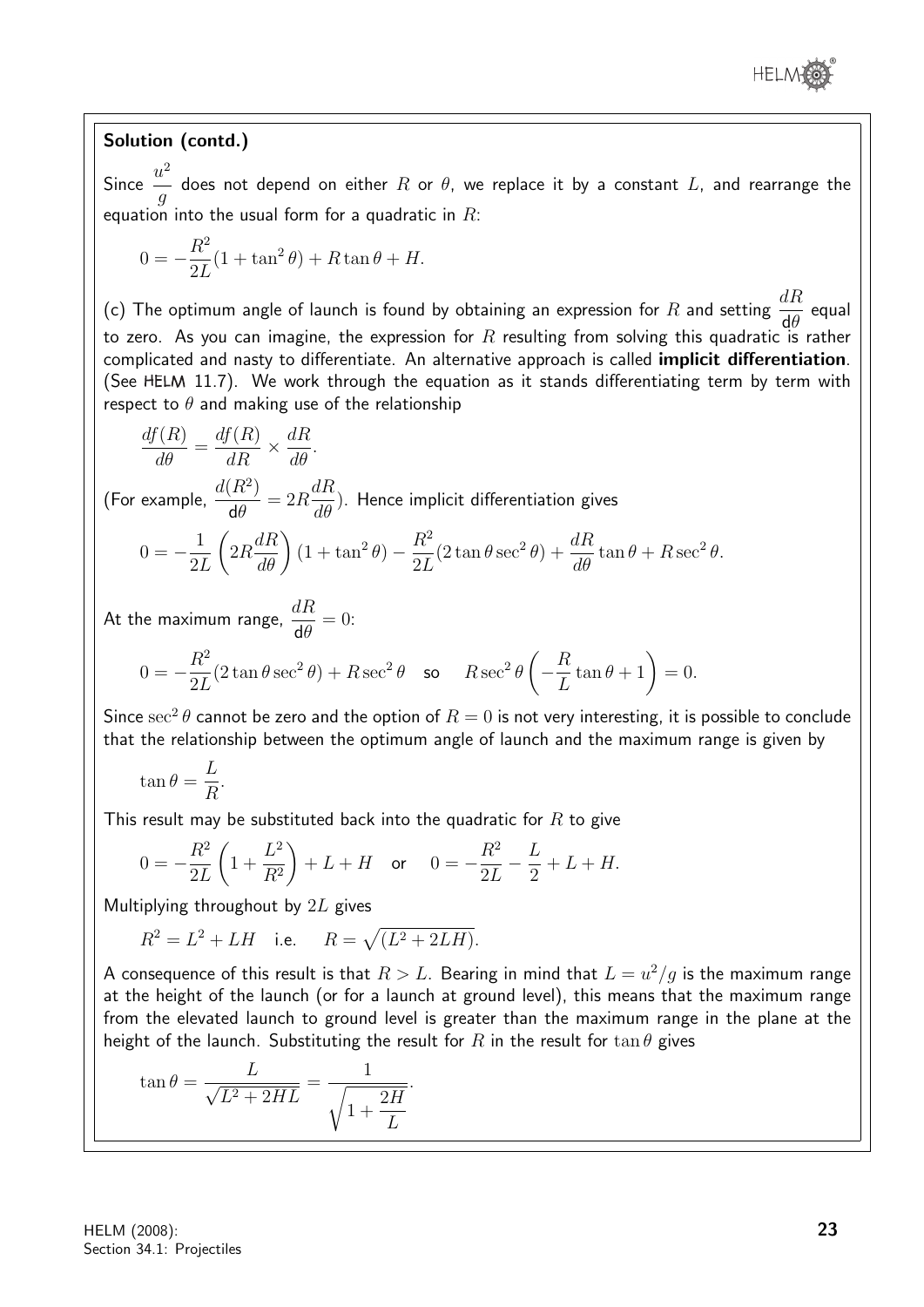#### Solution (contd.)

For  $H > 0$ , this implies that  $\tan \theta < 1$ , which in turn implies an optimum angle of launch  $< 45^{\circ}$ and that the shot putter's assertion is justified. When a projectile is launched at some angle from some point above ground level to land on the ground then the optimum angle of launch is less than 45°. Specifically, if  $u=12.2$  m s $^{-1}$  and  $H=2$  m, then  $L=15.2$  m,  $R=17.06$  m and  $\tan \theta = 0.9 \quad (\theta = 41.7^{\circ}).$ 

The 45° launch trajectory and optimum angle launch trajectory are shown in Figure 13 together with the maximum range trajectory for a ground level launch. A close up of the ends of the first two trajectories is shown in Figure 14. The shot-putter can increase the length of his putt only by a few centimetres if he putts at the optimum angle of launch rather than 45°. However these could be a vital few centimetres in a tight competition!



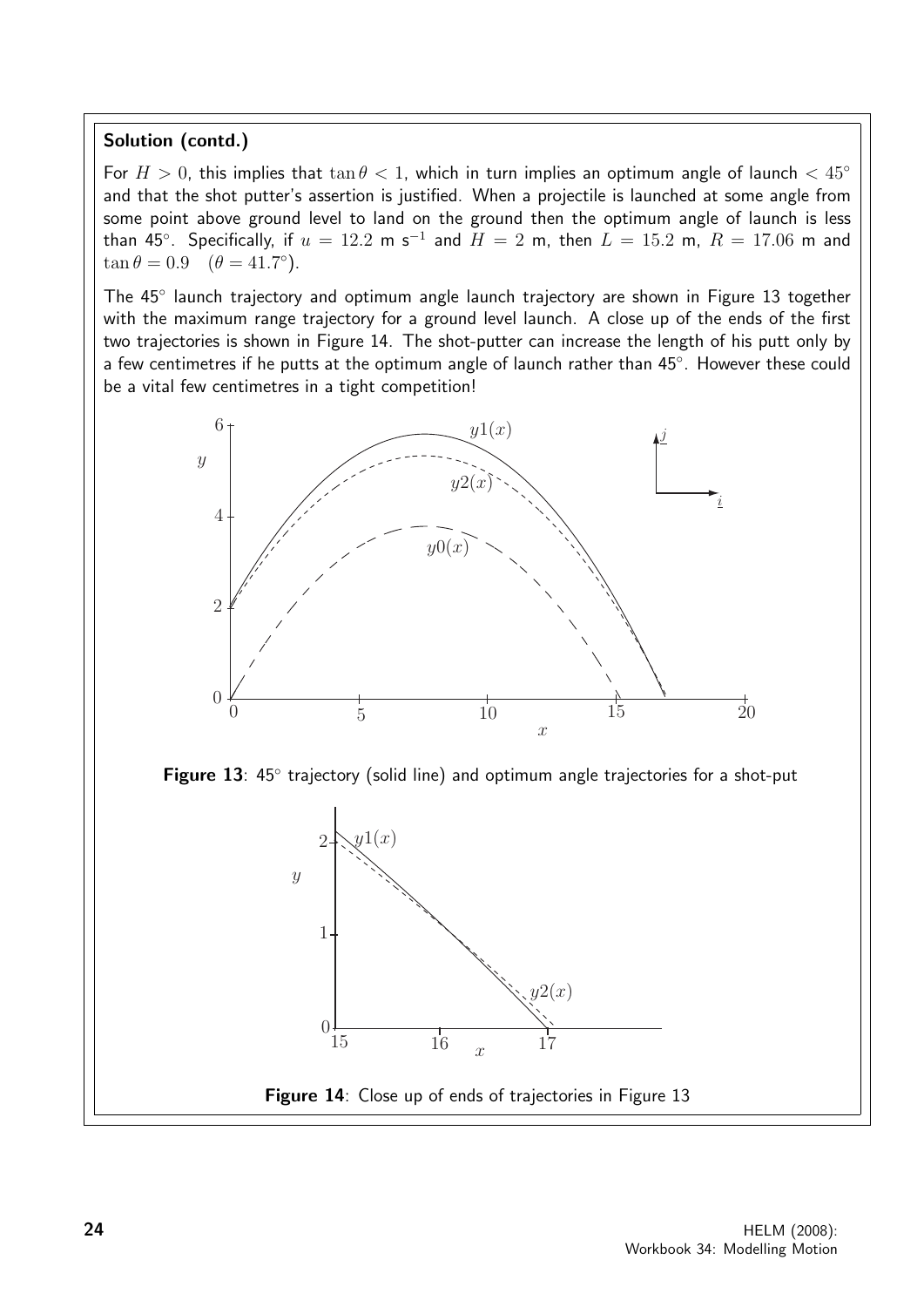

A fairground stall known as a 'coconut shy' consists of an array of coconuts placed on stands. The objective is to win a coconut by knocking it off its stand with a wooden ball. A local youth has learned that if he throws a wooden ball as fast as he can at 10° above the horizontal he is able to hit the nearest coconut more or less dead centre and knock it down almost every time. The nearest coconut stand is located 4 m from the throwing position with its top at the same height as the balls are thrown. The coconuts are 0.1 m long.

(a) Calculate how fast the youth is able to throw if air resistance is ignored:

## Your solution Answer Choose an origin of coordinates at the point of launch of the wooden balls, with the  $y$ -coordinate in the vertical upwards direction and the  $x$ -coordinate along the horizontal towards the coconut.  $\overline{x}$  $\hat{y}$ 4 m 0.1 m O

Possible trajectory of ball at fairground 'coconut shy' stall

If air resistance is ignored, the trajectory of the balls may be modelled by the Equation (1.13)

$$
y = x \tan \theta - \frac{1}{2} g \left(\frac{x}{u}\right)^2 (1 + \tan^2 \theta).
$$

If the balls hit the coconut dead centre, then their trajectory must pass through the coordinates (4, 0.05) (see diagram above). Hence

$$
y = x \tan \theta - \frac{1}{2} g \left(\frac{x}{u}\right)^2 (1 + \tan^2 \theta)
$$
  
so  $\left(\frac{4}{u}\right)^2 = \frac{2}{g} \frac{(4 \tan 10 - 0.05)}{1 + \tan^2 10}$  or  $u = 4 \sqrt{\frac{g}{2} \frac{1 + \tan^2 10}{(4 \tan 10 - 0.05)}} = 11.1.$ 

So the youth is able to throw at  $11.1 \text{ m s}^{-1}$ .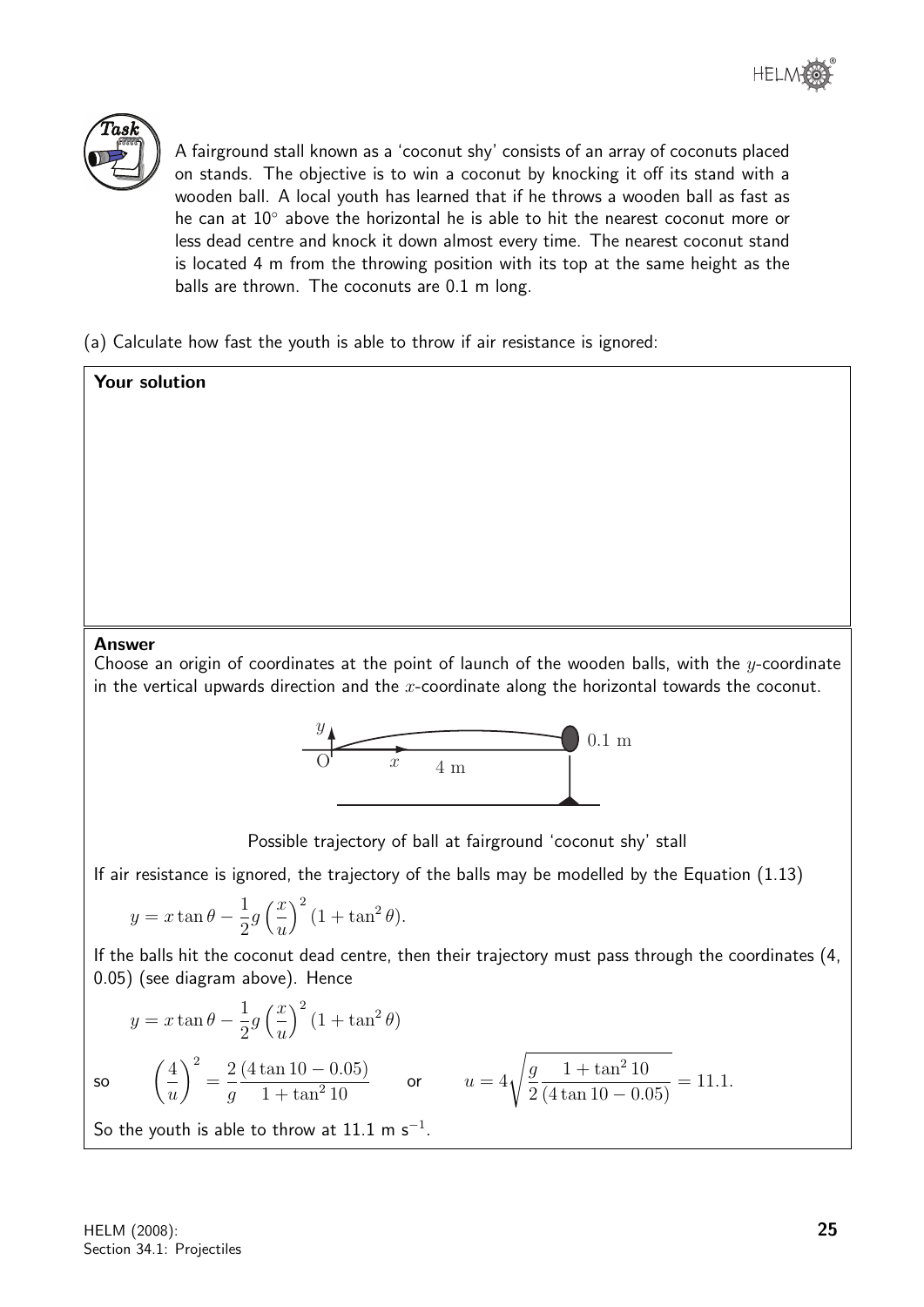(b) Calculate how much further the operator of the fairground stall should move the cocunuts from the throwing line to prevent the youth hitting the coconut so easily:

#### Your solution

#### Answer

The youth will fail if the nearest coconut is moved sufficiently far away so that the trajectory considered in part (a) passes beneath the bottom of the coconut on top of the stand. If  $x$  is the horizontal range corresponding to a y-coordinate of 0, then, using the expression in Equation (1.9) on page 13:

$$
x = \frac{u^2 \sin 2\theta}{g}
$$
. In this case,  $x = \frac{(11.1)^2 \sin 20}{9.81} = 4.296$ .

So the nearest coconut stand should be moved another 0.296 m from the throwing line. This has assumed that the youth will favour as 'flat' a trajectory as possible. The youth could choose to throw at a greater angle to increase the range. For example throwing at an angle of 45◦ would result in a range of 12.6 m. However the steeper the angle of launch, the greater will be the angle to the horizontal at which the ball arrives at the coconut. A large angle would not be as efficient as a small one for dislodging it.



Basketball players are able to gain three points for long-range shooting. The shot must be made from outside a certain radius from the basket. A skilled player makes a jump shot rather than standing on the ground to shoot. He leaps so that he is able to project the ball at a slower, i.e. more controllable, speed and from the same height as the basket, which is 3 m above the ground. Assume that the ball would be released from a height of 2 m when the player is standing on the ground and that air resistance can be ignored.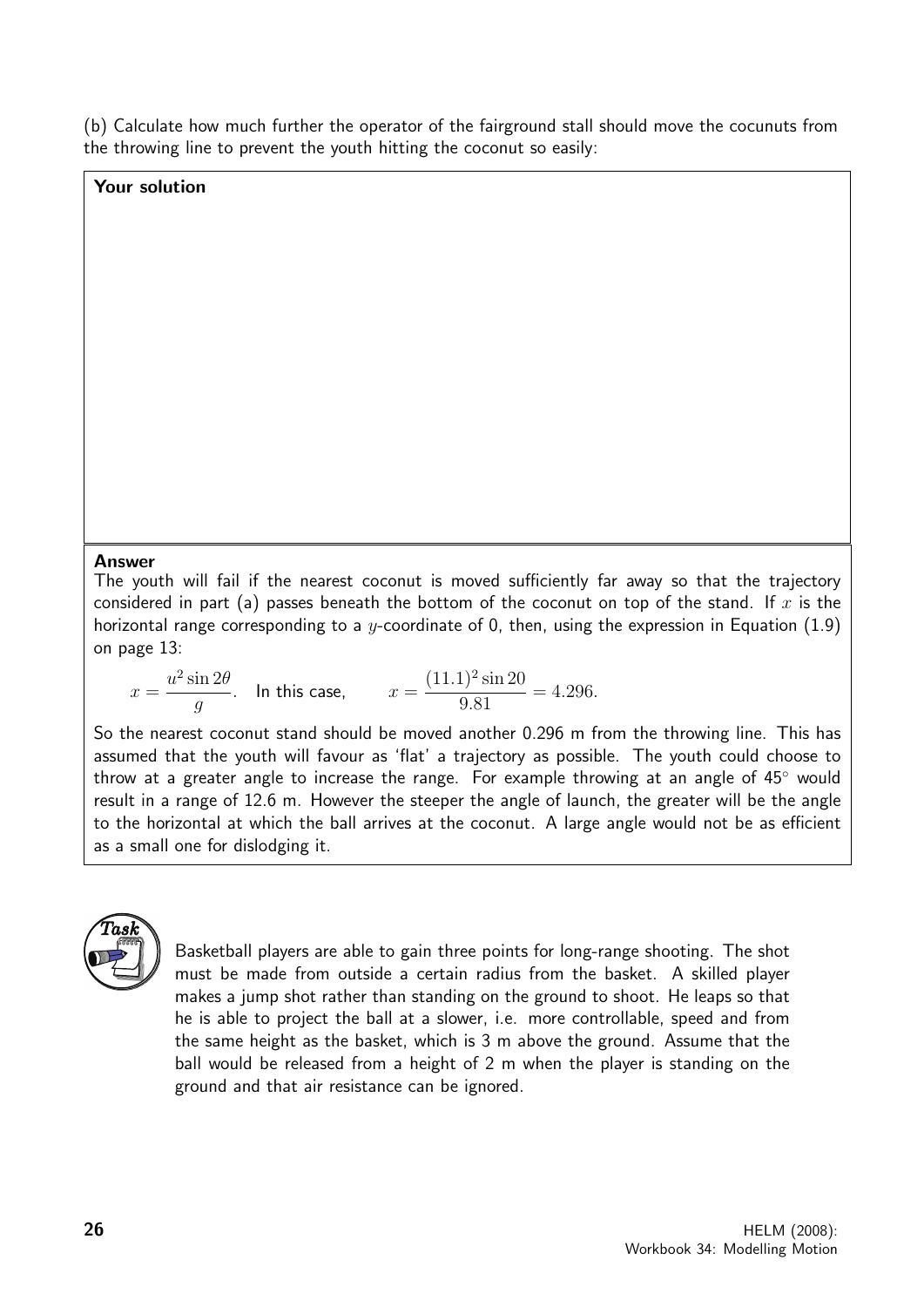

(a) Calculate the speed of release during a jump shot made at a horizontal distance of 12 m from the basket at maximum range for that speed of release:

#### Your solution

#### Answer

If the maximum range is 12 m, then, since the jump shot is made at the same height as the basket,  $u^2/g=12$ , i.e.  $u=10.85$ , so the speed of release is 10.85 m s $^{-1}$ .

(b) Calculate the preferred angle of launch that would hit the basket if the shot were to be made when the player is standing at the same point and shoots at 12 m  $\rm s^{-1}$ :

#### Your solution

#### Answer

Use may be made of Equation (1.15), in the form of a quadratic for  $tan(\theta)$ , where  $\theta$  is the launch angle, with  $y = 3, x = 12, H = 2$ . The largest root corresponds to the preferred form of trajectory for passing into the basket (see diagram below) and gives  $tan(\theta) = 1.764$  or  $\theta = 60.5^{\circ}$ .

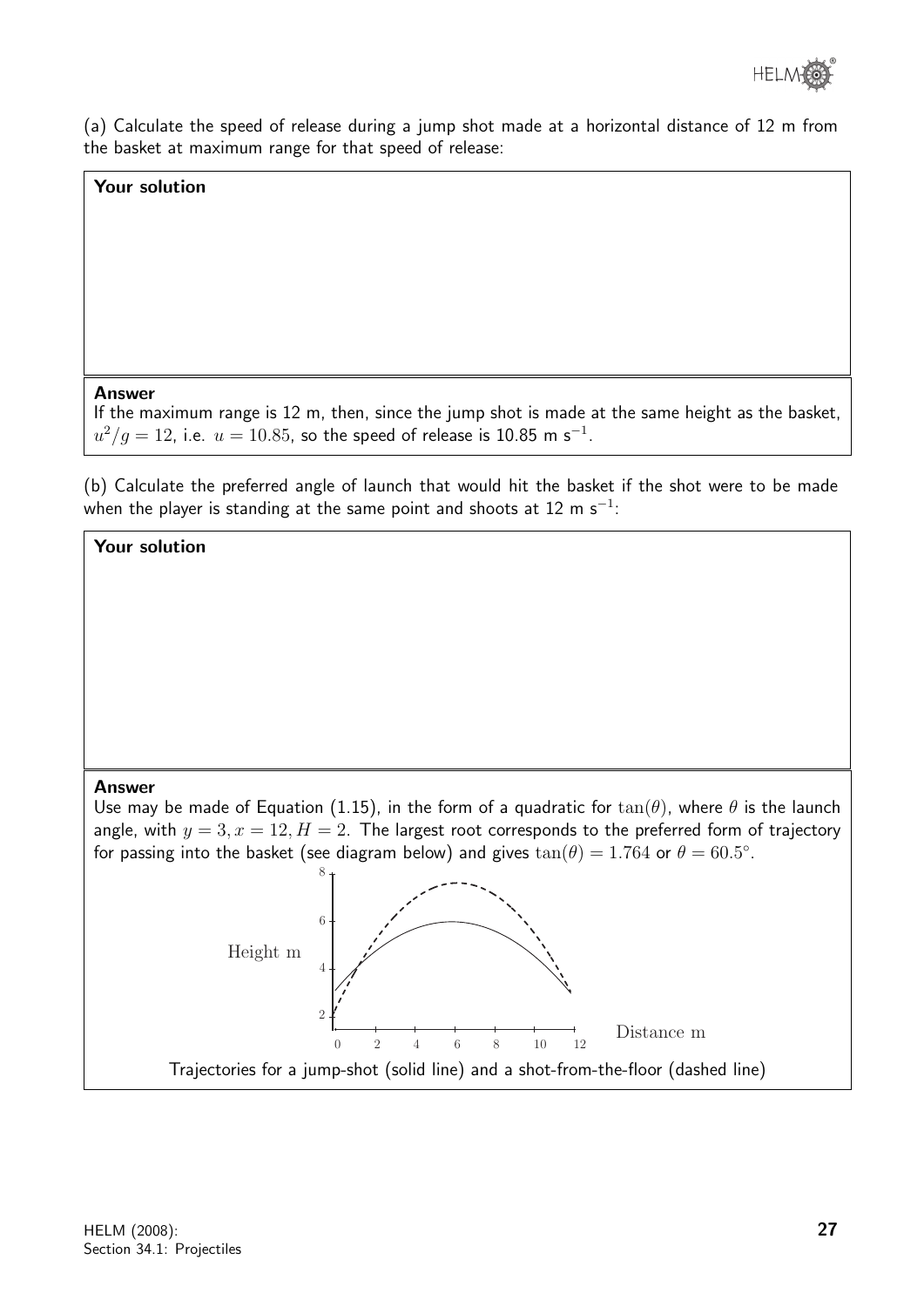## **4. Energy and projectile motion**

In this Section we demonstrate that, in the absence of air resistance, energy is conserved during the flight of a projectile. Consider first the launch of an object vertically with speed  $u$ . In the absence of air resistance, the height reached by the object is given by the result obtained in Equation (1.9) on page 13 i.e.  $\frac{u^2 \sin^2 \theta}{2}$ 2g with  $\theta = 90^{\circ}$ , so the height is  $\frac{u^2}{2}$ 2g . This result was obtained in Equation (1.10) by considering time of flight. However it can be obtained also by considering the energy. If the highest point reached by the object is h above the point of launch, then with respect to the level of launch, the **potential energy** of the object at the highest point is  $mgh$ . Since the vertical velocity is zero at this point then  $mgh$  represents the **total energy** also. At the launch, the potential energy is zero and the total energy is given by the **kinetic energy**  $\frac{1}{2}$ 2  $mu^2$  . Hence, according to the conservation of energy

$$
\frac{1}{2}mu^2 = mgh \quad \text{or} \quad h = \frac{u^2}{2g}
$$

as required. Now we will repeat this analysis for the more general case of an angled launch and for any point  $(x, y)$  along the trajectory. Let us use the general results for the position vector and velocity vector expressed in Equations (1.4) and (1.5) on page 12. In the absence of air resistance, the horizontal component of the projectile velocity  $(v)$  is constant. If the height of the launch is taken as the reference level, then the potential energy at any time t and height  $y$  is given by

$$
mgy = mg\left(ut\sin\theta - \frac{1}{2}gt^2\right).
$$

The kinetic energy is given by

$$
\frac{1}{2}m|v|^2 = \frac{1}{2}m[(u\sin\theta - gt)^2 + u^2\cos^2\theta]
$$
  
=  $\frac{1}{2}m(u^2 - 2gtu\sin\theta + g^2t) = \frac{1}{2}mu^2 - mgx.$ 

So

$$
\frac{1}{2}m|v|^2 + mgx = \frac{1}{2}mu^2.
$$

But the initial kinetic energy, which is the initial total energy also, is given by  $\frac{1}{2}$ 2  $mu<sup>2</sup>$ . Consequently we have shown that energy is conserved along a projectile trajectory.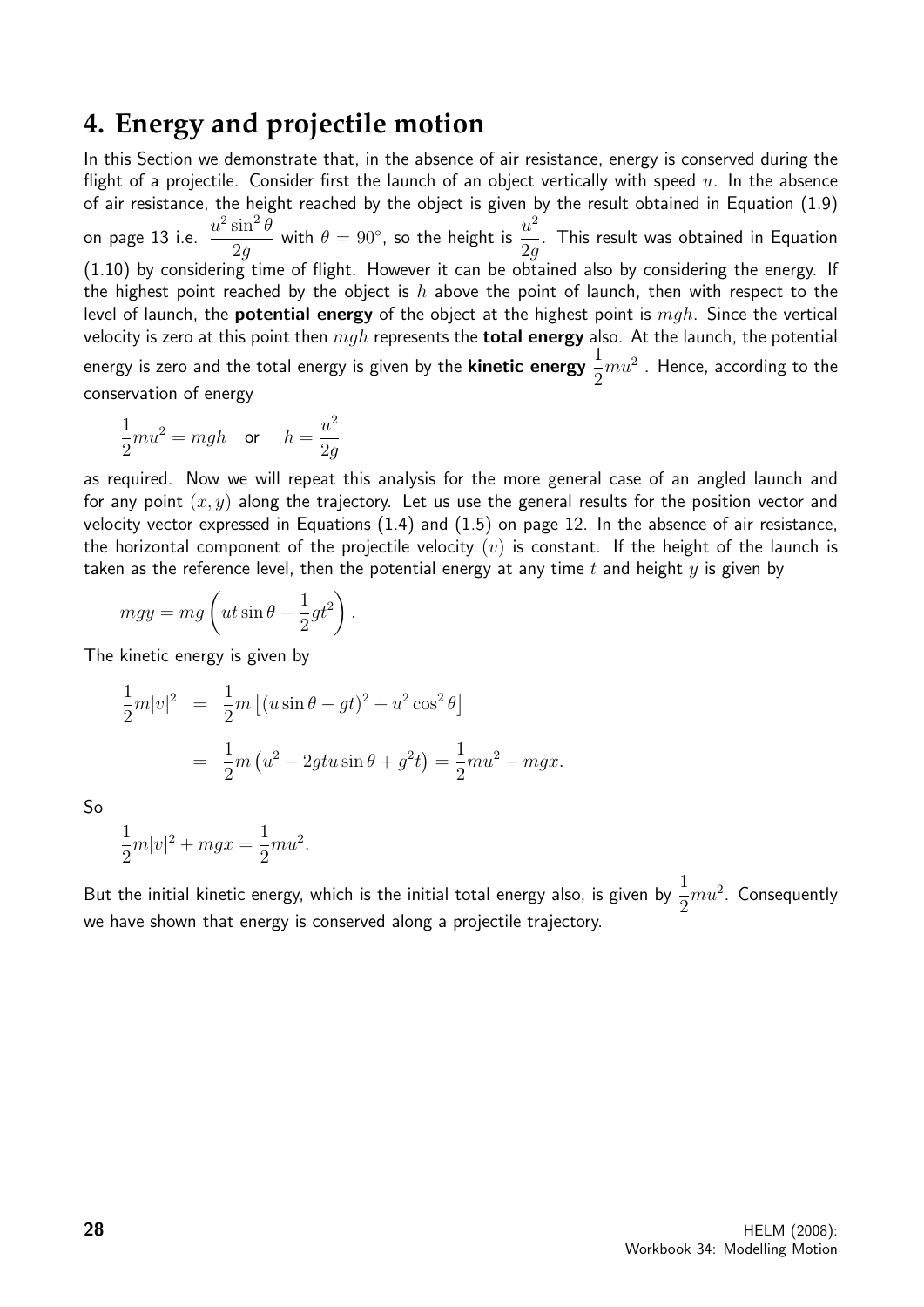

## **5. Projectiles on inclined planes**

The forces acting on an object resting on a sloping surface are its weight  $W$ , the normal reaction  $N$ , and the frictional force  $R$ . Since all of the forces act in a vertical plane then they can be described with just two axes (indicated by the unit vectors  $j$  and  $\underline{k}$  in Figure 15). If there is negligible friction  $(R = 0)$  then, of course, the object will slide down the plane. If we apply Newton's second law to motion in the frictionless inclined plane, then the only remaining force to be considered is  $W$ , since  $N$  is normal to the plane. Resolving in the *j*-direction gives the only force as

 $-|\underline{W}| \cos(90 - \alpha) \underline{j} = -|\underline{W}| \sin \alpha \underline{j}.$ 



Figure 15: Mass on an inclined plane

This will be the only in-plane force on an object projected across the inclined plane, moving so that it is always in contact with the plane, and projected at some angle  $\theta$  above the horizontal in the plane (as in Figure 16 for Example 8). Newton's second law for such an object may be written

 $ma = -mg \sin \alpha j$  or  $\underline{a} = -g \sin \alpha j$ .

The resulting acceleration vector differs from that considered in HELM 34.2 Subsection 2 only by the constant factor sin  $\alpha$ . In other words, the ball will move on the inclined plane as a projectile under reduced gravity (since  $q \sin \alpha < q$ ).

Suppose that the object has an intial velocity  $u$ . This is given in terms of the chosen coordinates by

$$
u\cos\theta\underline{i}+u\sin\theta\underline{j}
$$

which is the same as that considered earlier in Section 34.1. So it is possible to use the result for the range obtained in Section 34.1 Equation (1.6), after remembering to replace q by  $q \sin \alpha$ . Equations (1.9) to (1.11) may be applied as long as q is replaced by  $q \sin \alpha$ .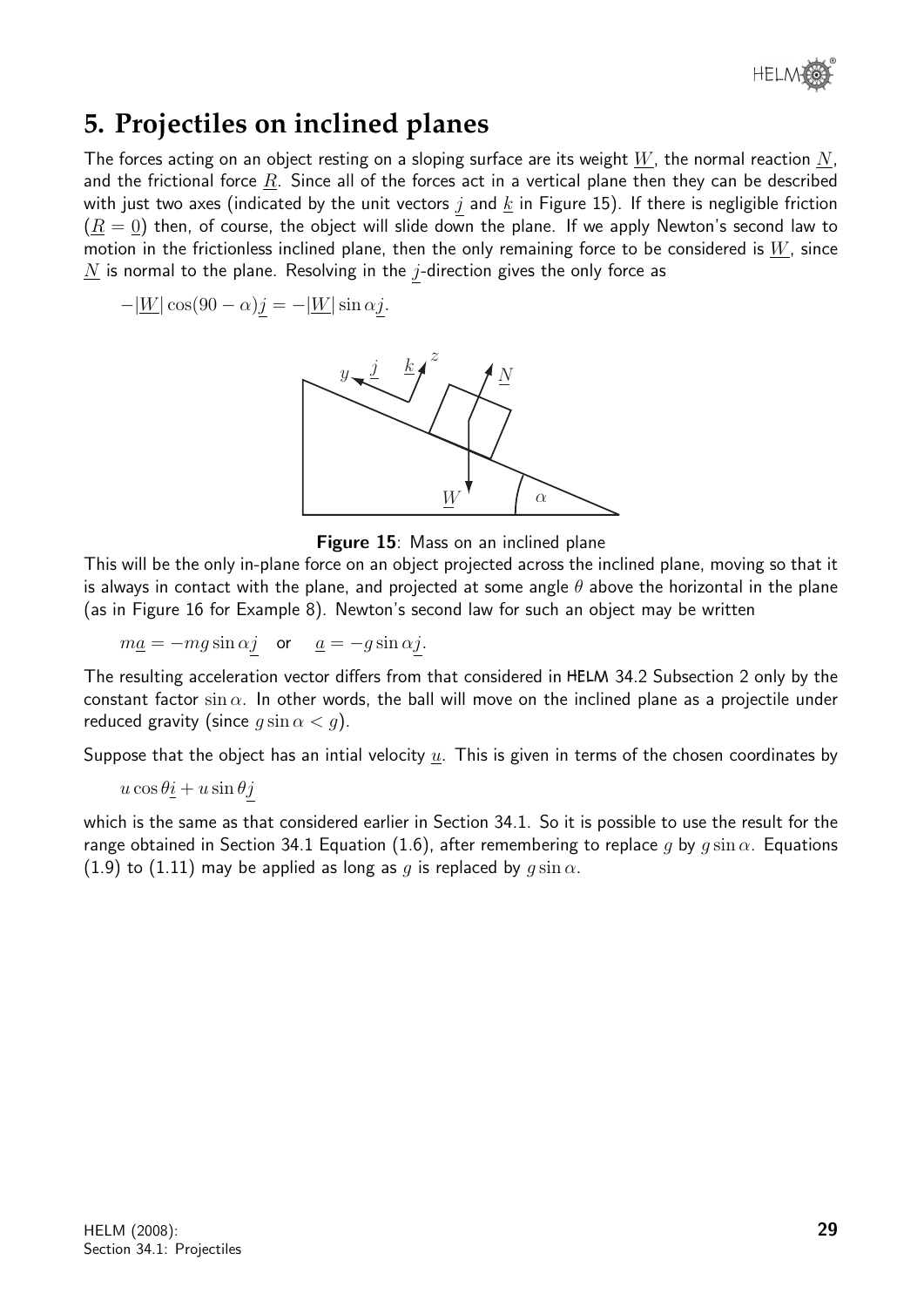

## **Example 8**

In a game a small disc is projected from one corner across a smooth board inclined at an angle  $\alpha$  to the horizontal. The disc moves so that it is always in contact with the board. The speed and angle of launch can be varied and the object of the game is to collect the disc in a shallow cup situated in the plane at a horizontal distance  $d$  from the point of launch. Calculate the speed of launch at an angle of  $45^\circ$  in the plane of the board that will ensure that the disc lands in the cup.

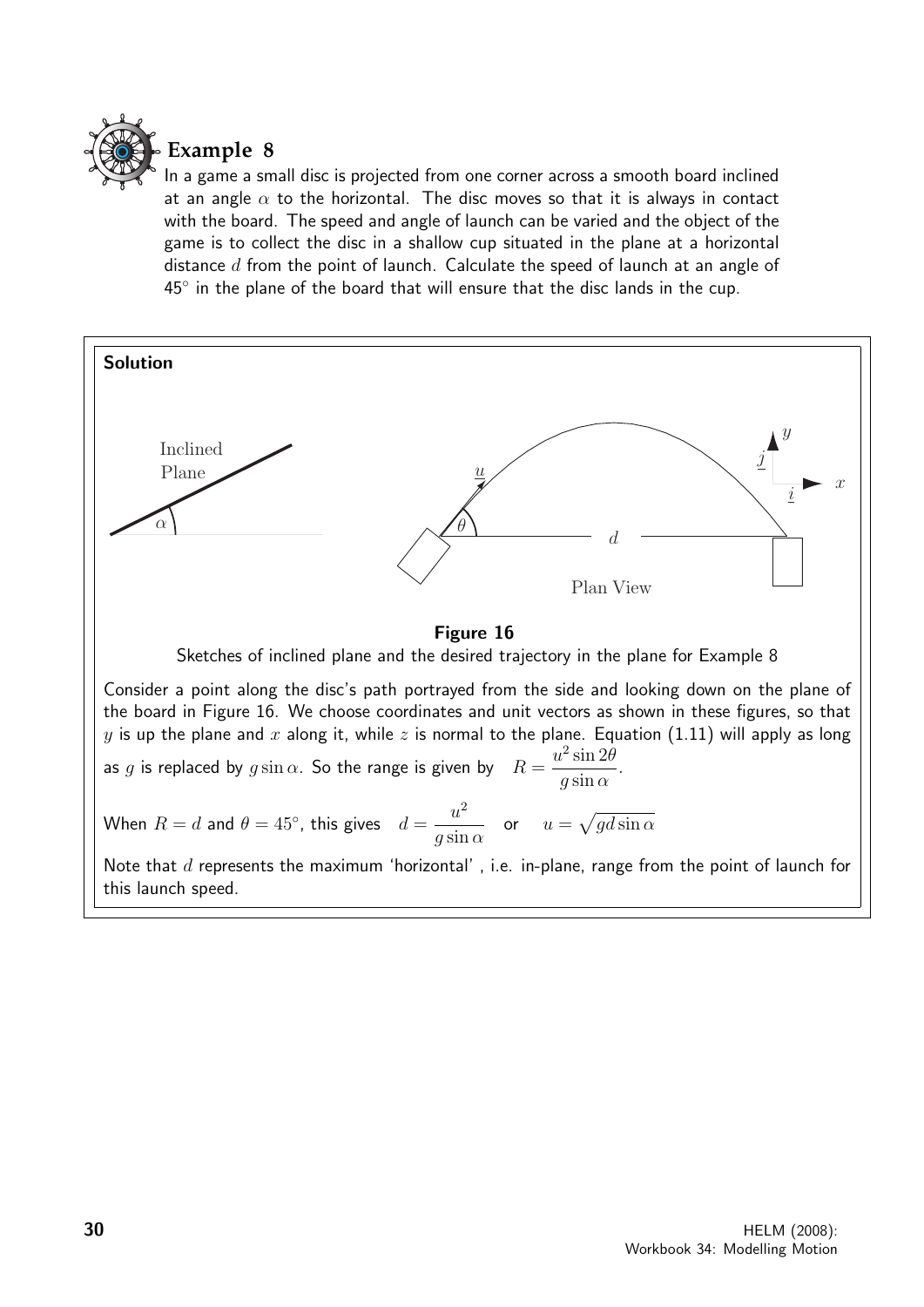



Suppose that, in the game featured in the last example, there is another cup in the plane with the centre of its open end at coordinates  $(3d/5, d/5)$  with respect to the point of launch, and that a successful 'pot' in the cup will gain more points. What angle of launch will ensure that the disc will enter this second cup if the magnitude of the launch velocity is  $u=\sqrt{gd\sin\alpha}$ ?



Hence the required launch angle is approximately 68° from the 'horizontal' in the plane.



Skateboarders have built jumps consisting of short ramps angled at about 30 $^{\circ}$  from the horizontal. Assume that the speed on leaving the ramp is  $10$  m s $^{-1}$  and ignore air resistance.

(a) Write down appropriate position, velocity and acceleration vectors:

## Your solution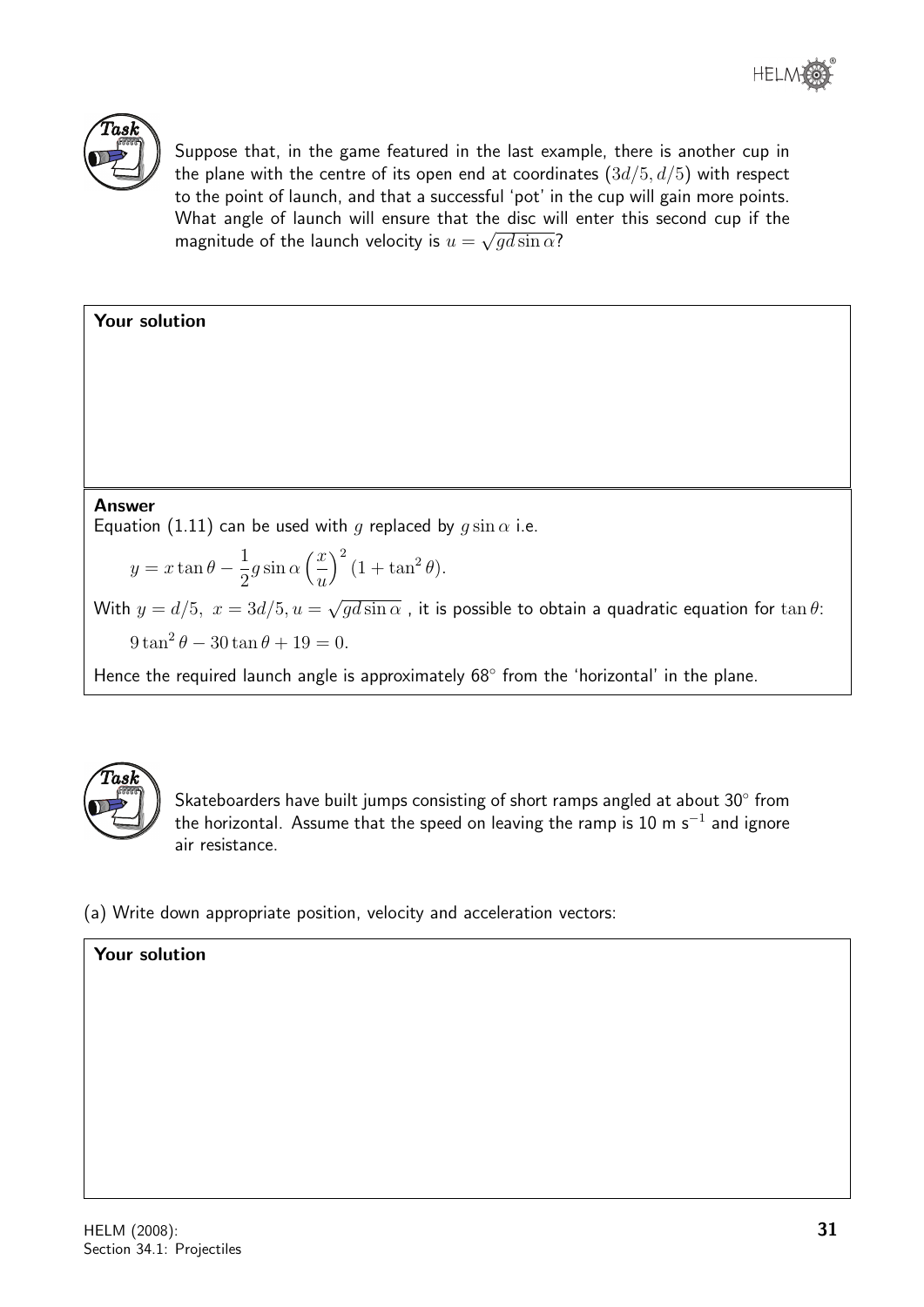Answer Ignoring air resistance, the relevant vectors are

$$
\underline{r}(t) = \begin{bmatrix} (u \cos \theta)t \\ u \sin \theta - \frac{1}{2}gt^2 \end{bmatrix}, \underline{v}(t) = \begin{bmatrix} u \cos \theta \\ -gt \end{bmatrix}, \quad \underline{a}(t) = \begin{bmatrix} 0 \\ -g \end{bmatrix}.
$$

In the skateboarders case,  $u = 10$  and  $\theta = 30^{\circ}$ , so the vectors may be written

$$
\underline{r}(t) = \begin{bmatrix} 8.67t \\ 5 - \frac{1}{2}gt^2 \end{bmatrix}, \ \underline{v}(t) = \begin{bmatrix} 8.67 \\ -gt \end{bmatrix}, \qquad \underline{a}(t) = \begin{bmatrix} 0 \\ -g \end{bmatrix}.
$$

(b) Predict the maximum length of jump possible at the level of the ramp exits:

## Your solution

#### Answer

The horizontal range  $x$  m at the level of exit from the ramp is given by

$$
x = \frac{u^2 \sin 2\theta}{g} = \frac{100 \sin 60}{9.81} = 8.828.
$$

(c) Predict the maximum height of jump possible measured from the ramp exits:

#### Your solution

#### Answer

From Section 34.1 Equation (1.11), the maximum height  $y_m$  m measured from the ramp exit is given by

$$
y_m = \frac{u_v^2}{2g} = \frac{u^2 \sin^2 \theta}{2g} = \frac{25}{2 \times 9.81} = 1.274.
$$